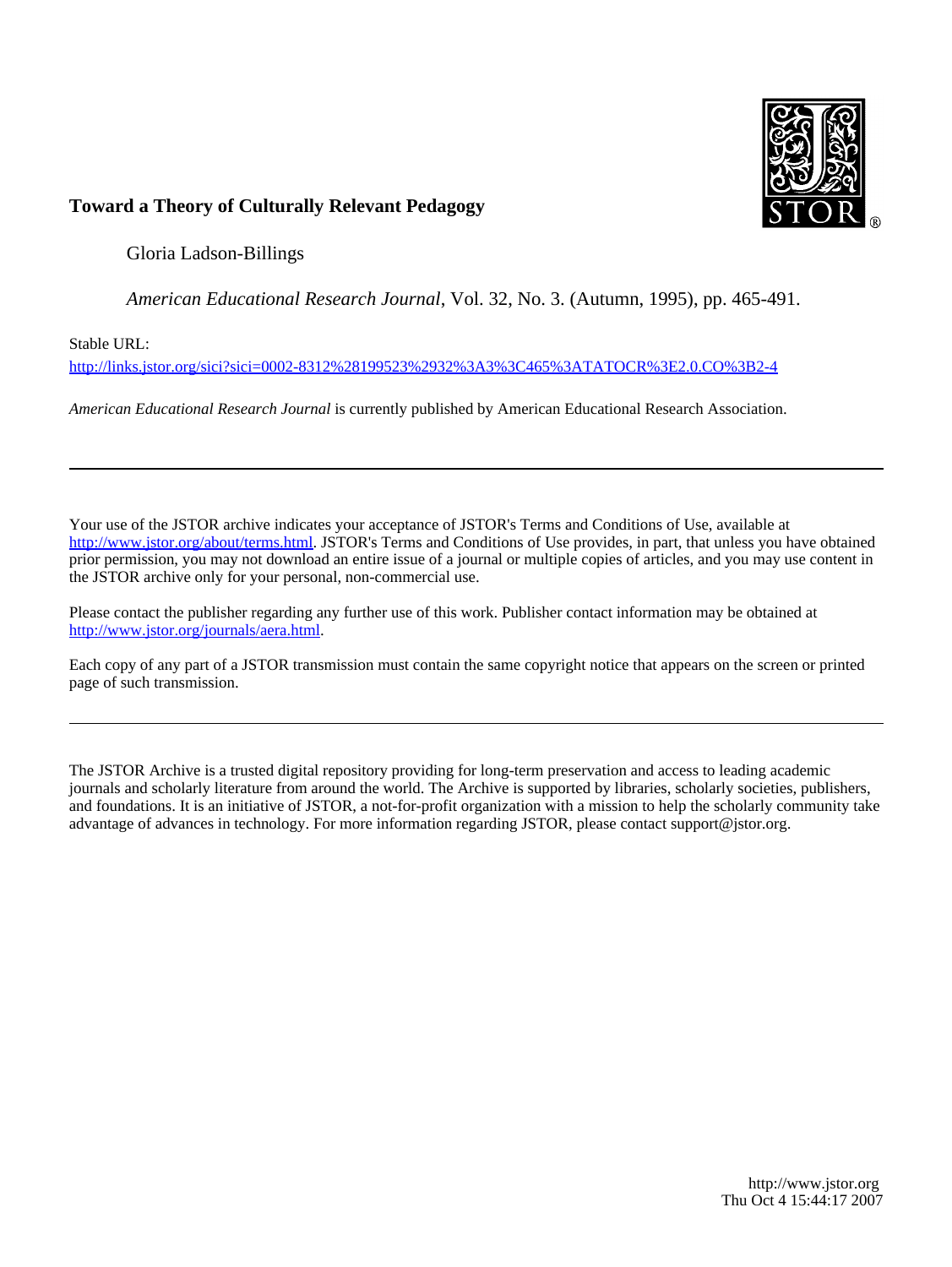## Toward a Theory of Culturally Relevant Pedagogy

## Gloria Ladson-Billings University of Wisconsin-Madison

In the midst of discussions about improving education, teacher education, equity, and diversity, little bas been done to make pedagogy a central area of investigation. This article attempts to challenge notions about the intersection of culture and teaching that rely solely on microanalytic or macroanalytic perspectives. Rather, the article attempts to build on the work done in both of these areas and proposes a culturally relevant theory of education. By raising questions about the location of the researcher in pedagogical research, the article attempts to explicate the theoretical framework of the author in the nexus of collaborative and reflexive research. The pedagogical practices of eight exemplary teachers of African-American students serve as the investigative "site." Their practices and reflections on those practices provide a way to define and recognize culturally relevant pedagogy.

GLORIA LADSON-BILLINGS is an Associate Professor in the Department of Curriculum and Instruction, University of Wisconsin, 225 N. Mills St., Madison, WI 53706. Her specializations are multicultural education and social studies.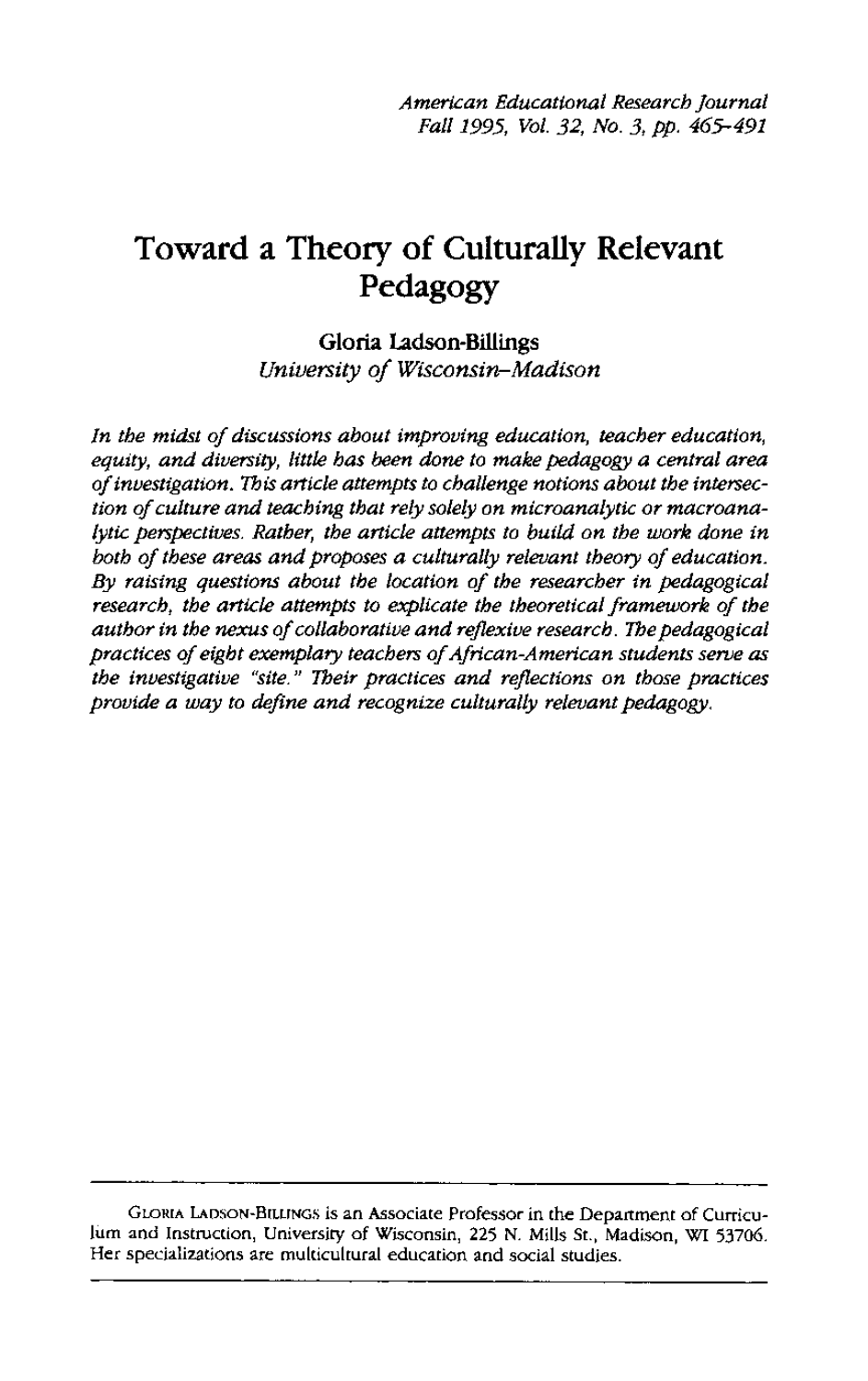T eacher education programs throughout the nation have coupled their  $\perp$  efforts at reform with revised programs committed to social justice and equity. Thus, their focus has become the preparation of prospective teachers in ways that support equitable and just educational experiences for all students. Examples of such efforts include work in Alaska (Kleinfeld, 1992; Noordhoff, 1990; Noordhoff & Kleinfeld, 1991), California (King & Ladson-Billings, 1990), Illinois (Beyer, 1991), and Wisconsin (Murrell, 1990, 1991).

Currently, there are debates in the educational research literature concerning both locating efforts at social reform in schools (Popkewitz, 1991) and the possibilities of "re-educating" typical teacher candidates for the variety of student populations in U.S. public schools (Grant, 1989; Haberman, 1991a, 1991b). Rather than looking at programmatic reform, this article considers educational theorizing about teaching itself and proposes a theory of culturally focused pedagogy that might be considered in the reformation of teacher education.

Shulman's often cited article, "Knowledge and Teaching: Foundations of the New Reform" (1987), considers philosophical and psychological perspectives, underscored by case knowledge of novice and experienced practitioners. Although Shulman's work mentions the importance of both the knowledge of learners and their characteristics and knowledge of educational contexts, it generally minimizes the culturally based analyses of teaching that have preceded it. In this article, I attempt to build on the educational anthropological literature and suggest a new theoretical perspective to address the specific concerns of educating teachers for success with African-American students.

### **Teaching and Culture**

For more than a decade, anthropologists have examined ways that teaching can better match the home and community cultures of students of color who have previously not had academic success in schools. Au and Jordan (1981, p. 139) termed "culturally appropriate" the pedagogy of teachers in a Hawaiian school who incorporated aspects of students' cultural backgrounds into their reading instruction. By permitting students to use talk-story, a language interaction style common among Native Hawaiian children, teachers were able to help students achieve at higher than predicted levels on standardized reading tests.

Mohatt and Erickson (1981) conducted similar work with Native American students. As they observed teacher-student interactions and participation structures, they found teachers who used language interaction patterns that approximated the students' home cultural patterns were more successful in improving student academic performance. Improved student achievement also was evident among teachers who used what they termed, "mixed forms" (p. 117)—a combination of Native American and Anglo language interaction patterns. They termed this instruction, "culturally congruent"  $(p. 110)$ .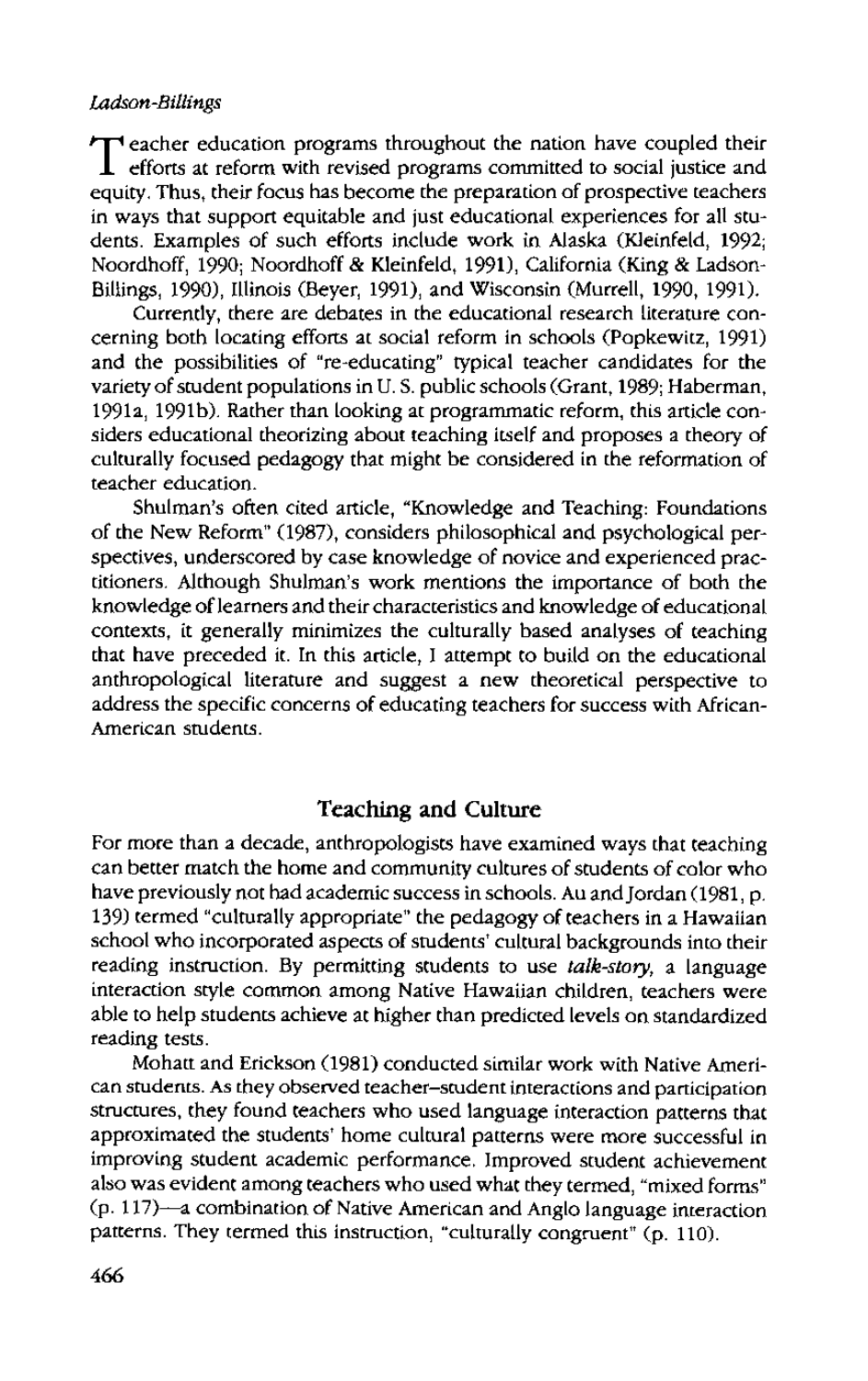Cazden and Leggett (1981) and Erickson and Mohatt (1982) used the term "culturally responsive" (p. 167) to describe similar language interactions of teachers with linguistically diverse and Native American students, respectively. Later, Jordan (1985, p. 110) and Vogt, Jordan, and Tharp (1987, p. 281) began using the term "culturally compatible" to explain the success of classroom teachers with Hawaiian children.

By observing the students in their home/community environment, teachers were able to include aspects of the students' cultural environment in the organization and instruction of the classroom. More specifically, Jordan (1985) discusses cultural compatibility in this way:

Educational practices must match with the children's culture in ways which ensure the generation of academically important behaviors. It does not mean that all school practices need be completely congruent with natal cultural practices, in the sense of exactly or even closely matching or agreeing with them. The point of cultural compatibility is that the natal culture is used as a guide in the selection of educational program elements so that academically desired behaviors are produced and undesired behaviors are avoided. (p.110)

These studies have several common features. Each locates the source of student failure and subsequent achievement within the nexus of speech and language interaction patterns of the teacher and the students. Each suggests that student "success" is represented in achievement within the current social structures extant in schools. Thus, the goal of education becomes how to "fit" students constructed as "other" by virtue of their race/ ethnicity, language, or social class into a hierarchical structure that is defined as a meritocracy. However, it is unclear how these conceptions do more than reproduce the current inequities. Singer (1988) suggests that "cultural congruence in an inherently moderate pedagogical strategy that accepts that the goal of educating minority students is to train individuals in those skills needed to succeed in mainstream society" (p. 1).

Three of the terms employed by studies on cultural mismatch between school and home—culturally appropriate, culturally congruent, and culturally compatible-seem to connote accommodation of student culture to mainstream culture. Only the term culturally responsive appears to refer to a more dynamic or synergistic relationship between home/community culture and school culture. Erickson and Mohatt (1982) suggest their notion of culturally responsive teaching can be seen as a beginning step for bridging the gap between home and school:

It may well be that, by discovering the small differences in social relations which make a big difference in the interactional ways children engage the content of the school curriculum, anthropologists can make practical contributions to the improvement of minority children's school achievement and to the improvement of the everyday school life for such children and their teachers. Making small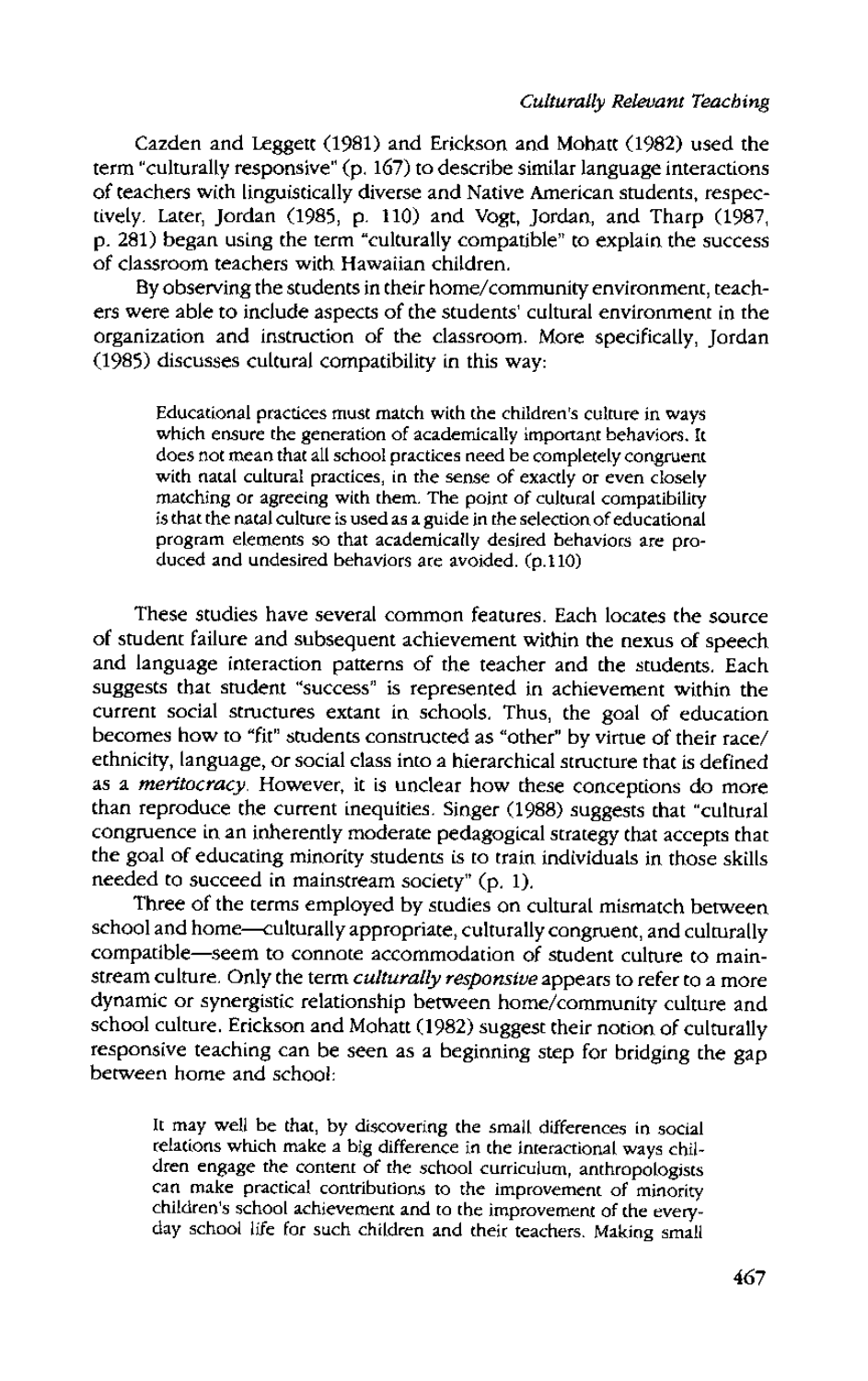changes in everyday participation structures may be one of the means by which more culturally responsive pedagogy can be developed.  $(p. 170)$ 

For the most part, studies of cultural appropriateness, congruence, or compatibility have been conducted within small-scale communities-for example, Native Hawaiian, Native Americans, However, an earlier generation of work considered the mismatch between the language patterns of African Americans and the school in larger, urban settings (Gay & Abrahamson, 1972; Labov, 1969; Piestrup, 1973).

Villegas (1988) challenged the microsocial explanations advanced by sociolinguists by suggesting that the source of cultural mismatch is located in larger social structures and that schools as institutions serve to reproduce social inequalities. She argued that

As long as school performs this sorting function in society, it must necessarily produce winners and losers.... Therefore, culturally sensitive remedies to educational problems of oppressed minority students that ignore the political aspect of schooling are doomed to failure. (pp. 262-263)

Although I would agree with Villegas's attention to the larger social structure, other scholars in the cultural ecological paradigm (Ogbu, 1981. 1983) are ahistorical and limited, particularly in their ability to explain African-American student success (Perry, 1993).<sup>1</sup> The long history of African-American educational struggle and achievement is well documented (Anderson, 1988; Billingsley, 1992; Bond, 1969; Bullock, 1967; Clark, 1983; Harding, 1981; Harris, 1992; Johnson, 1936; Rury, 1983; Woodson, 1919; Weinberg, 1977). This historical record contradicts the glib pronouncements that, "Black people don't value education."

Second, more recent analyses of successful schooling for African-American students (King, 1991a; Ladson-Billings, 1992a, 1994; Siddle-Walker, 1993) challenge the explanatory power of the cultural ecologists' caste-like category and raise questions about what schools can and should be doing to promote academic success for African-American students.<sup>2</sup>

Despite their limitations, the microanalytic work of sociolinguists and the macrostructural analysis of cultural ecologists both are important in helping scholars think about their intersections and consider possible classroom/ instructional adjustments. For scholars interested in the success of students of color in complex, urban environments, this work provides some important theoretical and conceptual groundwork.

Irvine (1990) developed the concept of cultural synchronization to describe the necessary interpersonal context that must exist between the teacher and African-American students to maximize learning. Rather than focus solely on speech and language interactions. Irvine's work describes the acceptance of students' communication patterns, along with a constellation of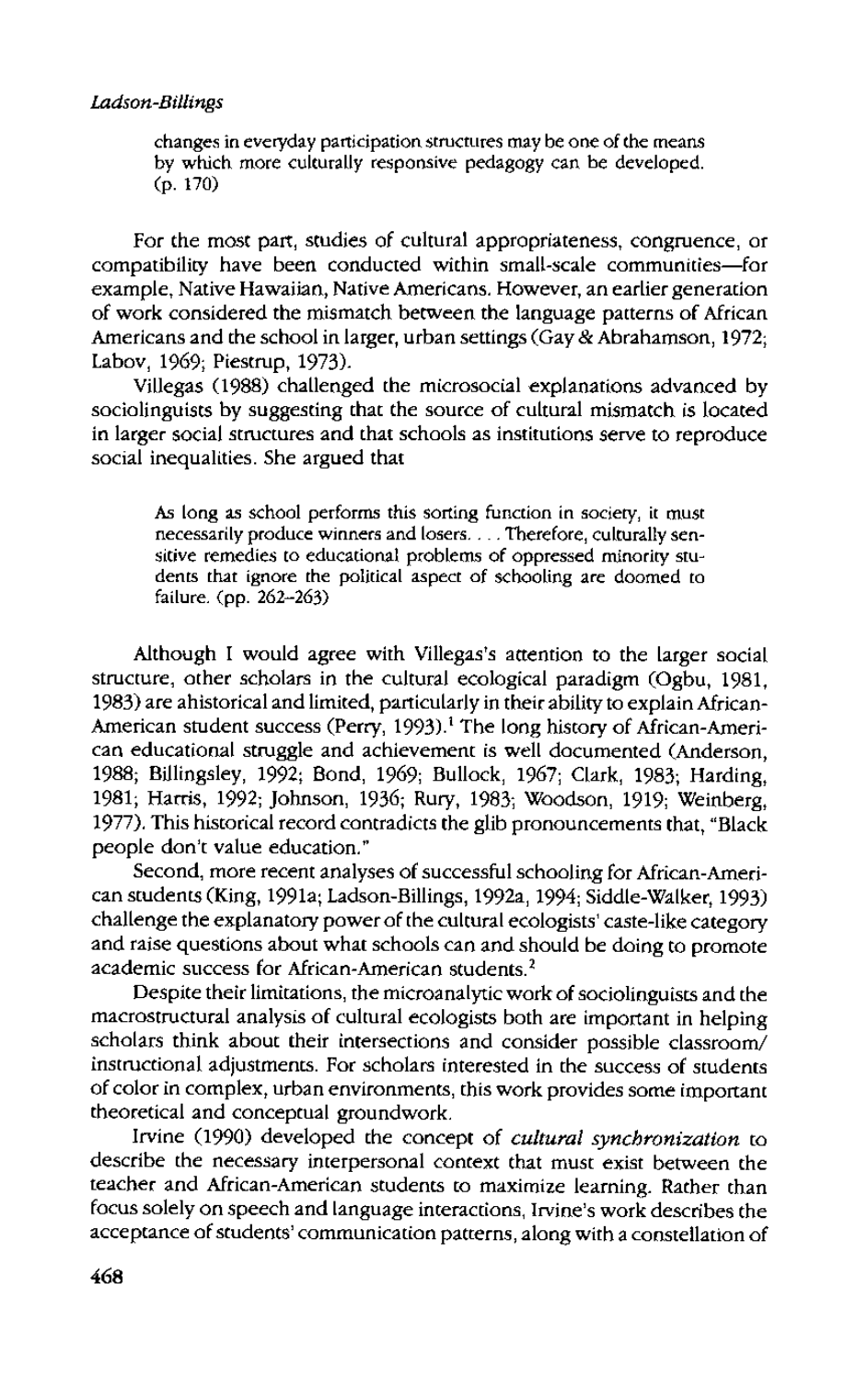African-American cultural mores such as mutuality, reciprocity, spirituality, deference, and responsibility (King & Mitchell, 1990).

Irvine's work on African-American students and school failure considers both micro- and macro-analyses, including: teacher-student interpersonal contexts, teacher and student expectations, institutional contexts, and the societal context. This work is important for its break with the cultural deficit or cultural disadvantage explanations which led to compensatory educational interventions.<sup>3</sup> A next step for positing effective pedagogical practice is a theoretical model that not only addresses student achievement but also helps students to accept and affirm their cultural identity while developing critical perspectives that challenge inequities that schools (and other institutions) perpetuate. I term this pedagogy, culturally relevant pedagogy.

Several questions, some of which are beyond the scope of this discussion, drive this attempt to formulate a theoretical model of culturally relevant pedagogy. What constitutes student success? How can academic success and cultural success complement each other in settings where student alienation and hostility characterize the school experience? How can pedagogy promote the kind of student success that engages larger social structural issues in a critical way? How do researchers recognize that pedagogy in action? And, what are the implications for teacher preparation generated by this pedagogy?

### The Illusion of Atheoretical Inquiry

Educational research is greeted with suspicion both within and outside of the academy. Among practitioners, it is regarded as too theoretical (Kaestle, 1993). For many academicians, it is regarded as *atheoretical* (Katzer, Cook, & Crouch, 1978). It is the latter notion that I address in this section of the article.

Clearly, much of educational research fails to make explicit its theoretical underpinnings (Argyris, 1980; Amundson, Serlin, & Lehrer, 1992). However, I want to suggest that, even without explicating a theoretical framework. researchers do have explanations for why things "work the way they do." These theories may be partial, poorly articulated, conflated, or contradictory. but they exist. What is regarded as traditional educational theory-theories of reproduction (as described by Apple & Weis, 1983; Bowles, 1977; Weiler, 1988) or neoconservative traditional theory (as described in Young, 1990)may actually be a *default* theory that researchers feel no need to make explicit. Thus, the theory's objectivity is unquestioned, and studies undergirded by these theories are regarded as truth or objective reality.

Citing the ranking, or privileging, of theoretical knowledge, Code  $(1991)$  observes:

Even when empiricist theories of knowledge prevail, knowledgeable practice constructs positions of power and privilege that are by no means as impartially ordered as strict empiricism would require. Knowledge gained from practical (untheorized) experience is commonly regarded as inferior to theoretically derived or theory-confirming knowledge, and theory is elevated above practice. (p.243)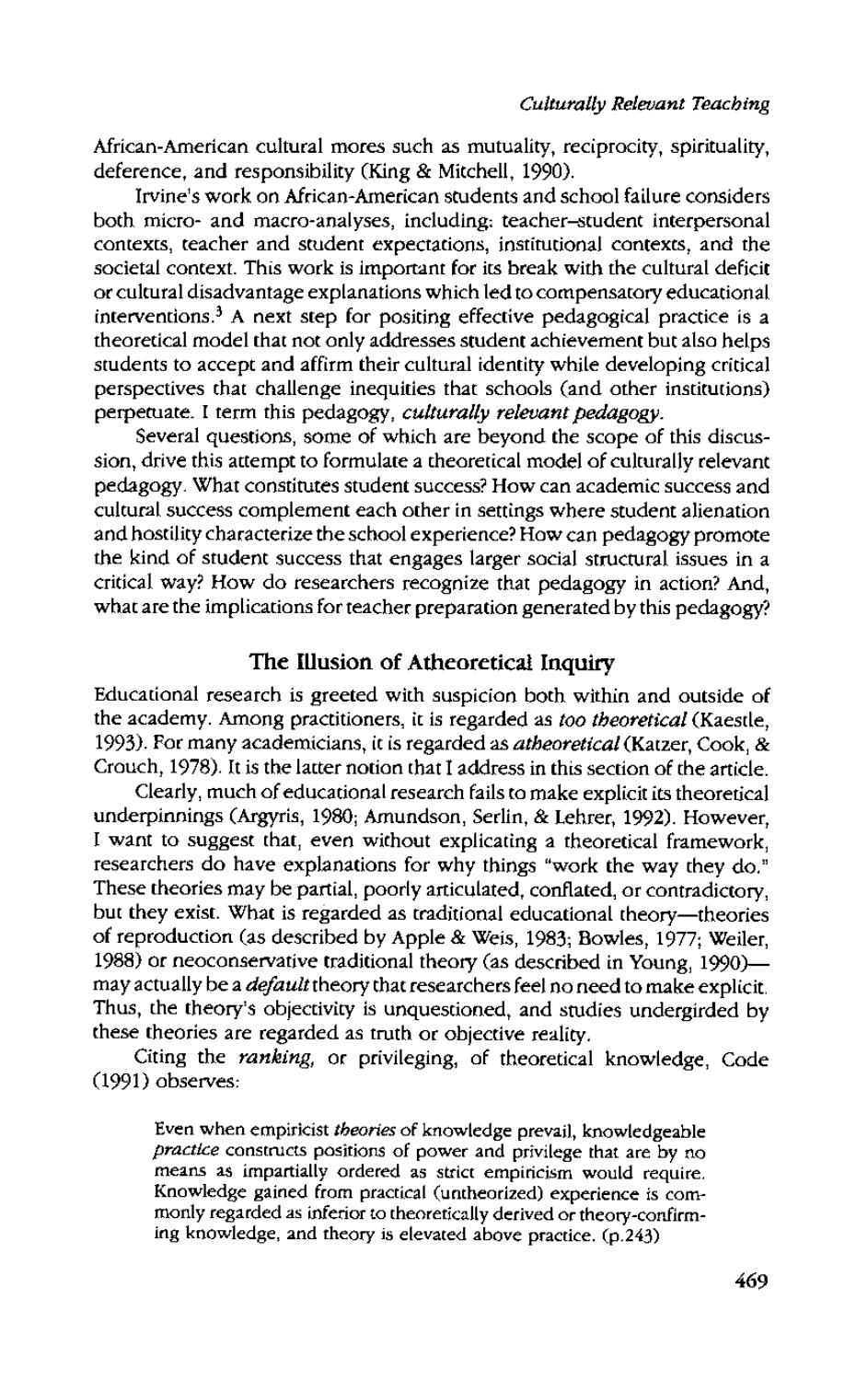In education, work that recognizes the import of practical experience owes an intellectual debt to scholars such as Smith (1978, Atkin (1973), Glaser and Strauss (1967), and Lutz and Ramsey (1974) who explored notions of grounded theory as an important tool for educational research. Additionally, work by scholars in teacher education such as Stenhouse (1983). Elliott (1991), Carr and Kemmis (1986), Zeichner (1990), and Cochran-Smith and Lytle (1992) illuminates the action research tradition where teachers look reflexively at their practice to solve pedagogical problems and assist colleagues and researchers interested in teaching practice. Even some scholars in the logical positivist tradition acknowledged the value of a more experientially grounded research approach in education (Cronbach, 1975). More fundamental than arguing the merits of quantitative versus qualitative methodology (Gage, 1989) have been calls for broader understanding about the limits of any research methodology (Rist, 1990). In using selected citations from Kuhn, Patton, Becker, and Gouldner, Rist (1990) helps researchers understand the significance of research paradigms in education. For example:

Since no paradigm ever solves all of the problems it defines and since no two paradigms leave all the same problems unsolved, paradigm debates always involve the question. Which problems is it more significant to have solved? (Kuhn, 1970, p. 46)

A paradigm is a world view, a general perspective, a way of breaking down the complexity of the real world. As such, paradigms are deeply embedded in the socialization of adherents and practitioners, telling them what is important, what is reasonable. (Patton, 1975, p. 9)

The issue is not research strategies, per se. Rather, the adherence to one paradigm as opposed to another predisposes one to view the world and the events within it in profoundly differing ways. (Rist, 1990, p. 83)

The power and pull of a paradigm is more than simply a methodological orientation. It is a means by which to grasp reality and give it meaning and predictability. (Rist, 1990, p. 83)

It is with this orientation toward the inherent subjectivity of educational research that I have approached this work. In this next section, I discuss some of the specific perspectives that have informed my work.

### The Participant-Observer Role for Researchers Who Are "Other"

Increasingly, researchers have a story to tell about themselves as well as their work (Carter, 1993; Peterson & Neumann, in press). I, too, share a concern for situating myself as a researcher-who I am, what I believe, what experiences I have had all impact what, how, and why I research. What may make these research revelations more problematic for me is my own membership in a marginalized racial/cultural group.

One possible problem I face is the presumption of a "native" perspective (Banks, 1992; Narayan, 1993; Padilla, 1994; Rosaldo, 1989) as I study effective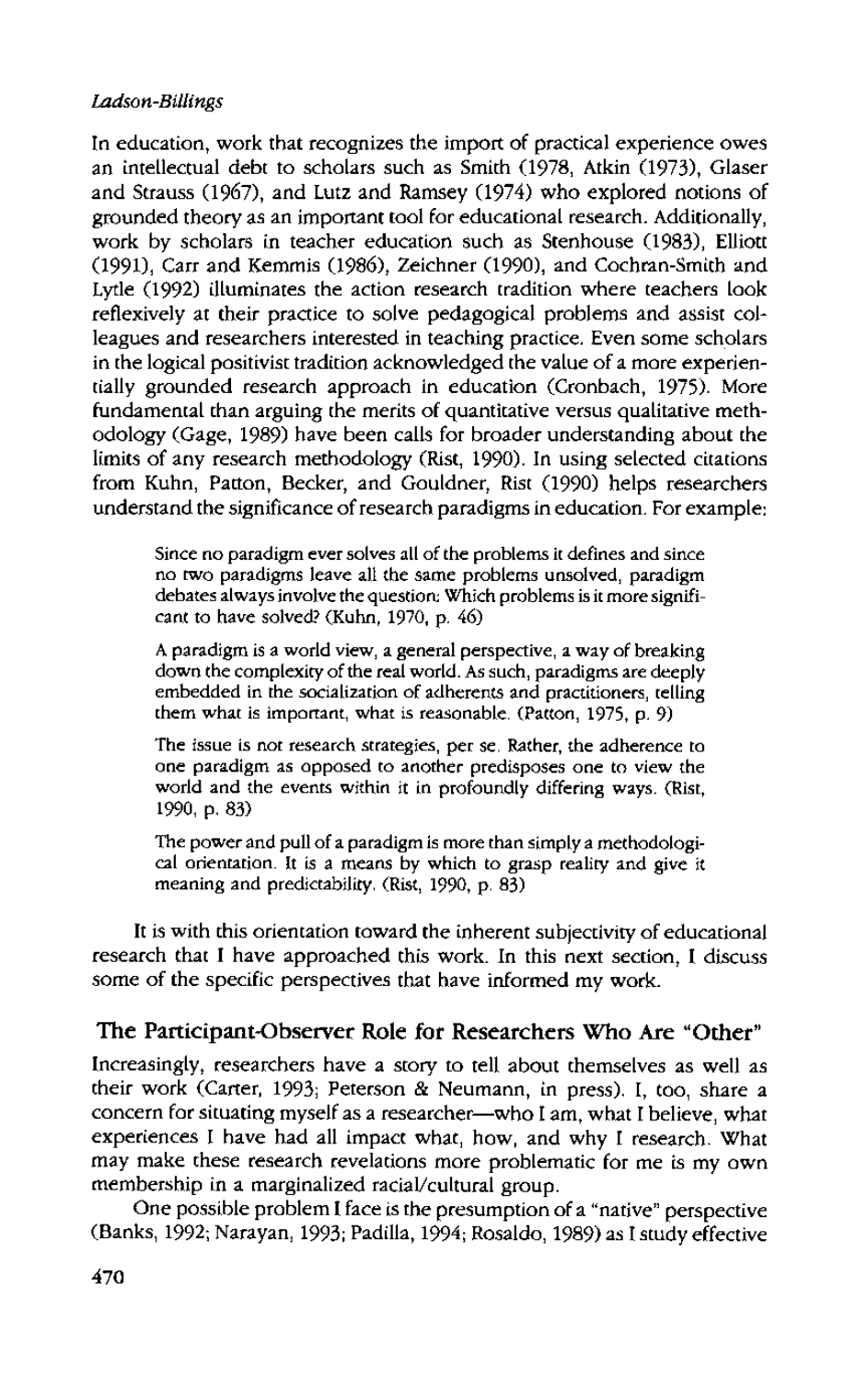practice for African-American students. To this end, the questions raised by Narayan seem relevant:

"Native" anthropologists, then, are perceived as insiders regardless of their complex backgrounds. The differences between kinds of "native" anthropologists are also obviously passed over. Can a person from an impoverished American minority background who, despite all prejudices, manages to get an education and study her own community be equated with a member of a Third World elite group who. backed by excellent schooling and parental funds, studies anthropology abroad yet returns home for fieldwork among the less privileged? Is it not insensitive to suppress the issue of location, acknowledging that a scholar who chooses an institutional base in the Third World might have a different engagement with Western-based theories, books, political stances, and technologies of written production? Is a middle-class white professional researching aspects of her own society also a "native" anthropologist? (p. 677)

This location of myself as native can work against me (Banks, 1992; Padilla, 1994). My work may be perceived as biased or, at the least, skewed, because of my vested interests in the African-American community. Thus, I have attempted to search for theoretical grounding that acknowledges my standpoint and simultaneously forces me to problematize it. The work of Patricia Hill Collins (1991) on Black feminist thought has been most helpful.

Briefly, Collins's work is based on four propositions: (1) concrete experiences as a criterion of meaning, (2) the use of dialogue in assessing knowledge claims, (3) the ethic of caring, and (4) the ethic of personal accountability. Below, I briefly describe the context and methodology of my study and then attempt to link each of these propositions to a 3-year study I conducted with successful teachers of African-American students.

### **Issues of Context and Methodology**

While it is not possible to fully explicate the context and method of this study in this article, it is necessary to provide readers with some sense of both for better continuity. I have provided more elaborate explanations of these aspects of the work in other writings (Ladson-Billings, 1990; 1992a, 1992b, 1994). Included here is a truncated explanation of the research context and method.

In 1988, I began working as a lone investigator with a group of eight teachers in a small (less than 3,000 students) predominantly African-American, low-income elementary school district in Northern California. The teachers were identified through a process of community nomination (Foster, 1991), with African-American parents (in this case, all mothers) who attended local churches suggesting who they thought were outstanding teachers. The parents' criteria for teaching excellence included being accorded respect by the teacher, student enthusiasm toward school and academic tasks, and student attitudes toward themselves and others. The parents' selections were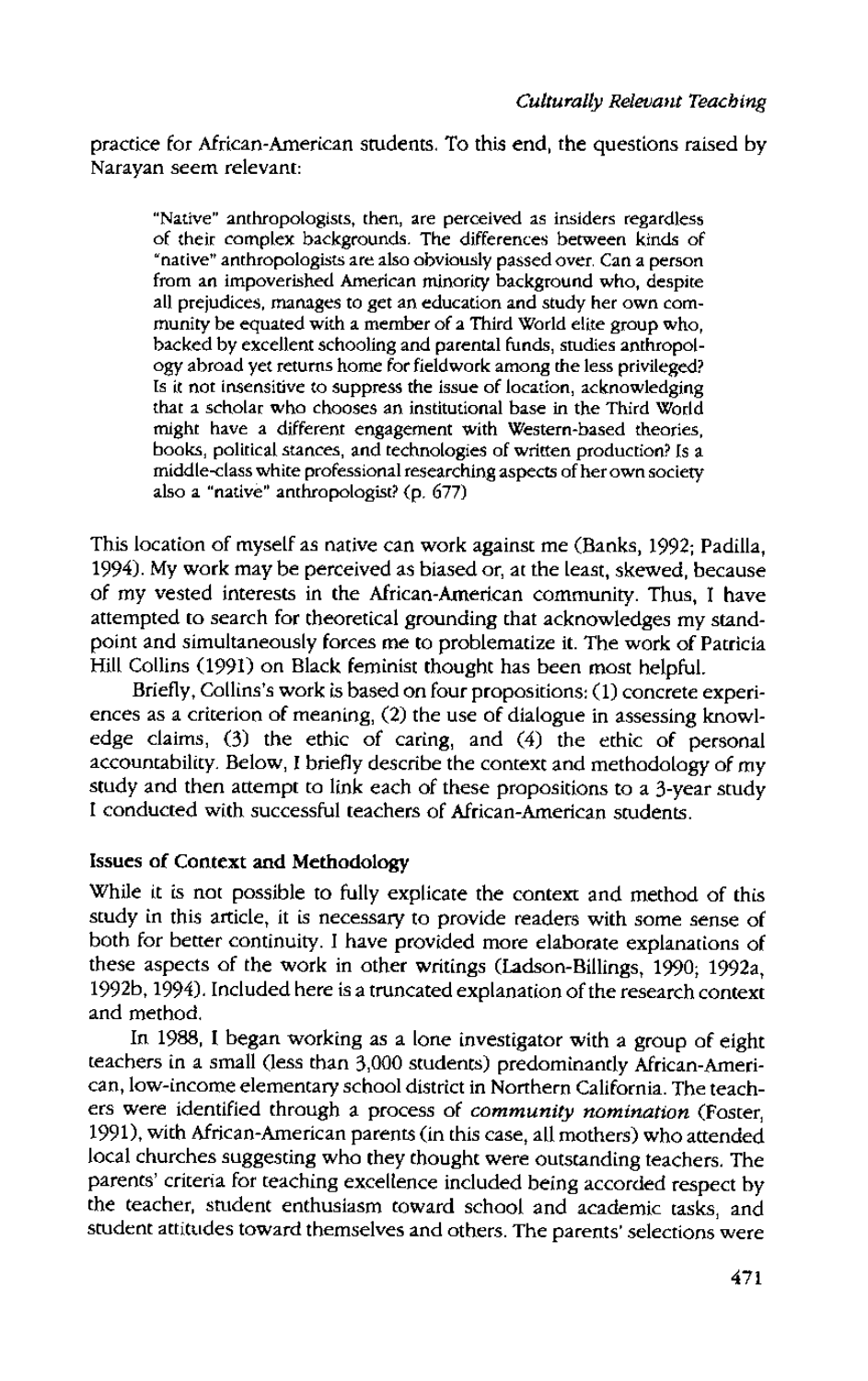cross-checked by an independent list of excellent teachers generated by principals and some teaching colleagues. Principals' criteria for teaching excellence included excellent classroom management skills, student achievement (as measured by standardized test scores), and personal observations of teaching practice. Nine teachers' names appeared on both the parents' and principals' lists and were selected to be in the study. One teacher declined to participate because of the time commitment. The teachers were all females: five were African American and three were White.

The study was composed of four phases. During the first phase, each teacher participated in an ethnographic interview (Spradley, 1979) to discuss her background, philosophy of teaching, and ideas about curriculum, classroom management, and parent and community involvement. In the second phase of the study, teachers agreed to be observed by me. This agreement meant that the teachers gave me carte blanche to visit their classrooms. These visits were not scheduled beforehand. I visited the classrooms regularly for almost 2 years, an average of 3 days a week. During each visit, I took field notes, audiotaped the class, and talked with the teacher after the visit, either on-site or by telephone. The third phase of the study, which overlapped the second phase, involved videotaping the teachers. I made decisions about what to videotape as a result of my having become familiar with the teachers' styles and classroom routines.

The fourth and final phase of the study required that the teachers work together as a research collective or collaborative to view segments of one another's videotapes. In a series of ten 2-3-hour meetings, the teachers participated in analysis and interpretation of their own and one another's practice. It was during this phase of the study that formulations about culturally relevant pedagogy that had emerged in the initial interviews were confirmed by teaching practice.

My own interest in these issues of teaching excellence for African-American students came as a result of my desire to challenge deficit paradigms (Bloom, Davis, & Hess, 1965) that prevailed in the literature on African-American learners. Partly as a result of my own experiences as a learner, a teacher, and a parent. I was convinced that, despite the literature, there were teachers who were capable of excellent teaching for African-American students. Thus, my work required a paradigmatic shift toward looking in the classrooms of excellent teachers, through the reality of those teachers. In this next section, I discuss how my understanding of my own theoretical grounding connected with the study.

### Concrete Experiences as a Criterion of Meaning

According to Collins, "individuals who have lived through the experiences about which they claim to be experts are more believable and credible than those who have merely read and thought about such experience" (p. 209).

My work with successful teachers of African-American students began with a search for "expert" assessment of good teachers. The experts I chose were parents who had children attending the schools where I planned to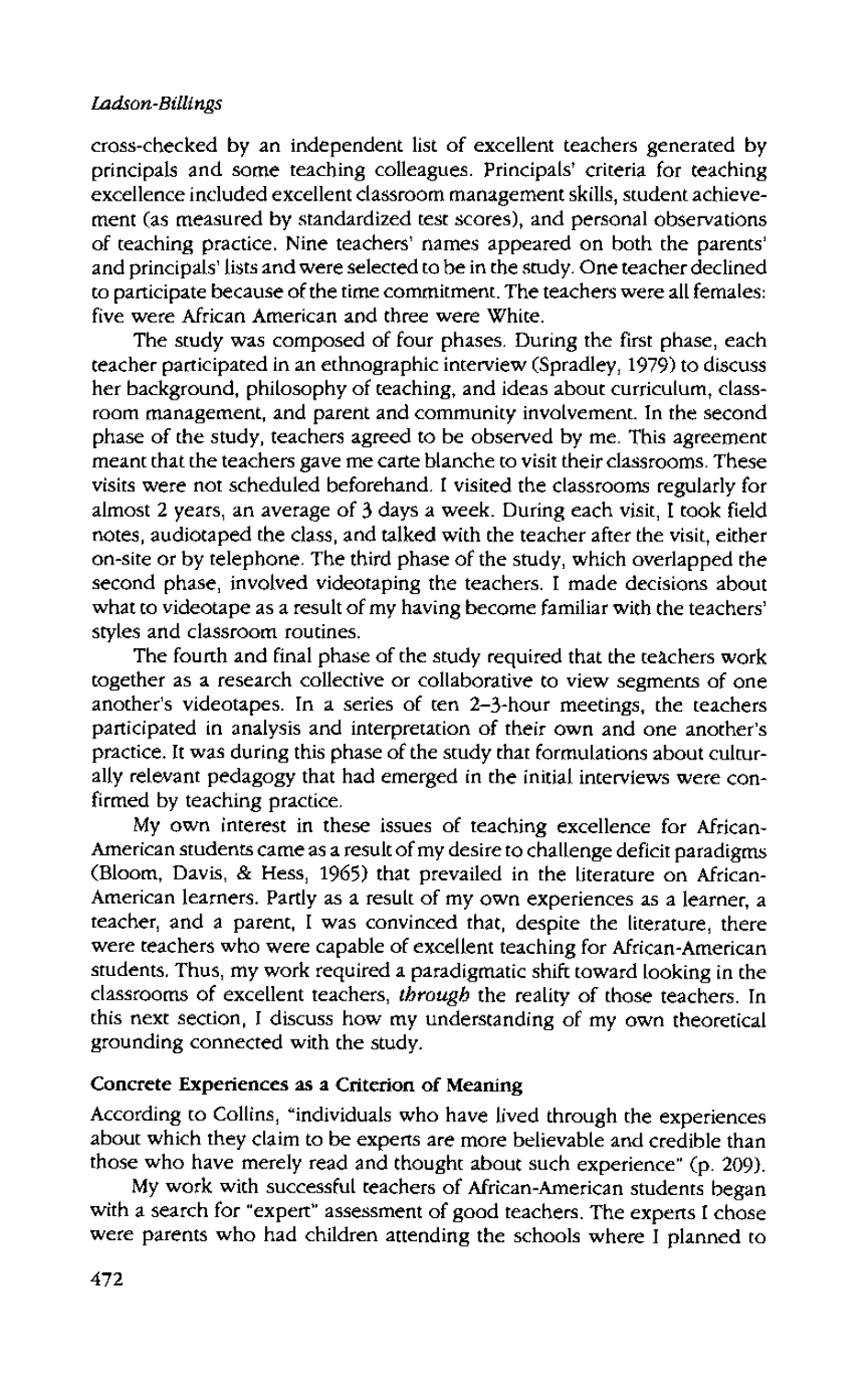conduct the research. The parents were willing to talk openly about who they thought were excellent teachers for their children, citing examples of teachers' respect for them as parents, their children's enthusiasm and changed attitudes toward learning, and improved academics in conjunction with support for the students' home culture. In most cases, the basis for their assessments were comparative, both from the standpoint of having had experiences with many teachers (for each individual child) and having had several schoolage children. Thus, they could talk about how an individual child fared in different classrooms and how their children collectively performed at specific grade levels with specific teachers.

The second area where concrete experiences as a criterion of meaning was evident was with the teachers themselves. The eight teachers who participated in this study had from 12 to 40 years of teaching experience, most of it with African-American students. Their reflections on what was important in teaching African-American students were undergirded by their daily teaching experiences.

### The Use of Dialogue in Assessing Knowledge Claims

This second criterion suggests that knowledge emerges in dialectical relationships. Rather than the voice of one authority, meaning is made as a product of dialogue between and among individuals. In the case of my study, dialogue was critical in assessing knowledge claims. Early in the study, each teacher participated in an ethnographic interview (Spradley, 1979). Although I had specific areas I wanted to broach with each teacher, the teachers' own life histories and interests determined how much time was spent on the various areas. In some cases, the interviews reflect a teacher's belief in the salience of his or her family background and education. In other instances, teachers talked more about their pedagogical, philosophical, and political perspectives. Even after I began collecting data via classroom observations, it was the teachers' explanations and clarifications that helped to construct the meaning of what transpired in the classrooms.

Additionally, after I collected data from classroom observations and classroom videotaping, the teachers convened as a research collaborative to examine both their own and one anothers' pedagogy.<sup>4</sup> In these meetings, meaning was constructed through reciprocal dialogue. Instead of merely accepting Berliner's (1988) notions that "experts" operate on a level of automaticity and intuition that does not allow for accurate individual critique and interpretation—that is, they cannot explain how they do what they do-together the teachers were able to make sense of their own and their colleagues' practices. The ongoing dialogue allowed them the opportunity to re-examine and rethink their practices.

### The Ethic of Caring

Much has been discussed in feminist literature about women and caring (Gilligan, 1982; Noddings, 1984, 1991). Other feminists have been critical of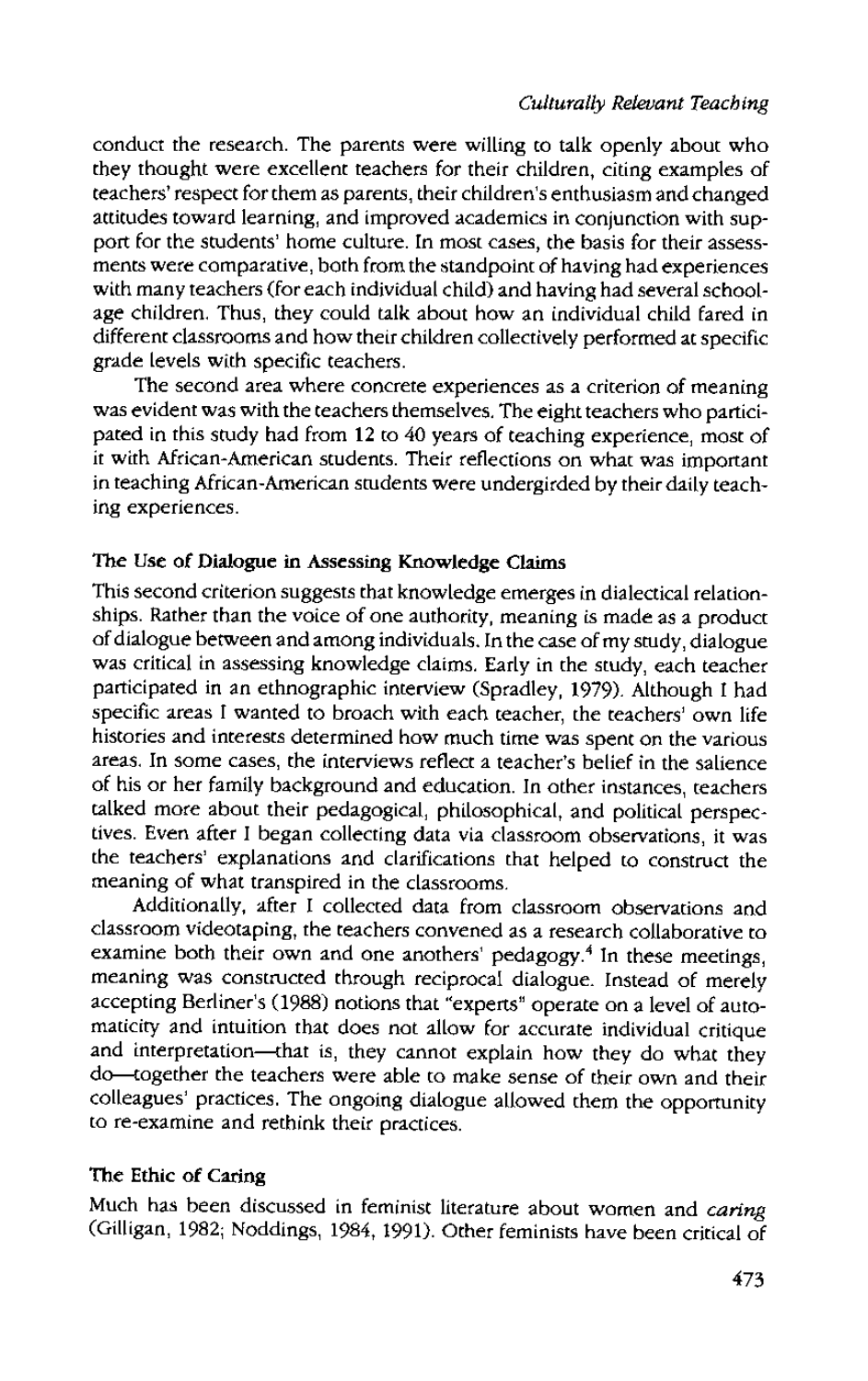any essentialized notion of women (Weiler, 1988) and suggest that no empirical evidence exists to support the notion that women care in ways different from men or that any such caring informs their scholarship and work. I argue that Collins's use of caring refers not merely to affective connections between and among people but to the articulation of a greater sense of commitment to what scholarship and/or pedagogy can mean in the lives of people.

For example, in this study, the teachers were not all demonstrative and affectionate toward the students. Instead, their common thread of caring was their concern for the implications their work had on their students' lives, the welfare of the community, and unjust social arrangements. Thus, rather than the idiosyncratic caring for individual students (for whom they did seem to care), the teachers spoke of the import of their work for preparing the students for confronting inequitable and undemocratic social structures.

### The Ethic of Personal Accountability

In this final dimension, Collins addresses the notion that who makes knowledge claims is as important as *what* those knowledge claims are. Thus, the idea that individuals can "objectively" argue a position whether they themselves agree with the position, as in public debating, is foreign. Individuals' commitments to ideological and/or value positions are important in understanding knowledge claims.

In this study, the teachers demonstrated this ethic of personal accountability in the kind of pedagogical stands they took. Several of the teachers spoke of defying administrative mandates in order to do what they believed was right for students. Others gave examples of proactive actions they took to engage in pedagogical practices more consistent with their beliefs and values. For example, one teacher was convinced that the school district's mandated reading program was inconsistent with what she was learning about literacy teaching/learning from a critical perspective. She decided to write a proposal to the school board asking for experimental status for a literacy approach she wanted to use in her classroom. Her proposal was buttressed by current research in literacy and would not cost the district any more than the proposed program. Ultimately, she was granted permission to conduct her experiment, and its success allowed other teachers to attempt it in subsequent years.

Although Collins's work provided me with a way to think about my work as a researcher, it did not provide me with a way to theorize about the teachers' practices. Ultimately, it was my responsibility to generate theory as I practiced theory. As previously mentioned, this work builds on earlier anthropological and sociolinguistic attempts at a cultural "fit" between students' home culture and school culture. However, by situating it in a more critical paradigm, a theory of culturally relevant pedagogy would necessarily propose to do three things-produce students who can achieve academically. produce students who demonstrate cultural competence, and develop students who can both understand and critique the existing social order. The next section discusses each of these elements of culturally relevant pedagogy.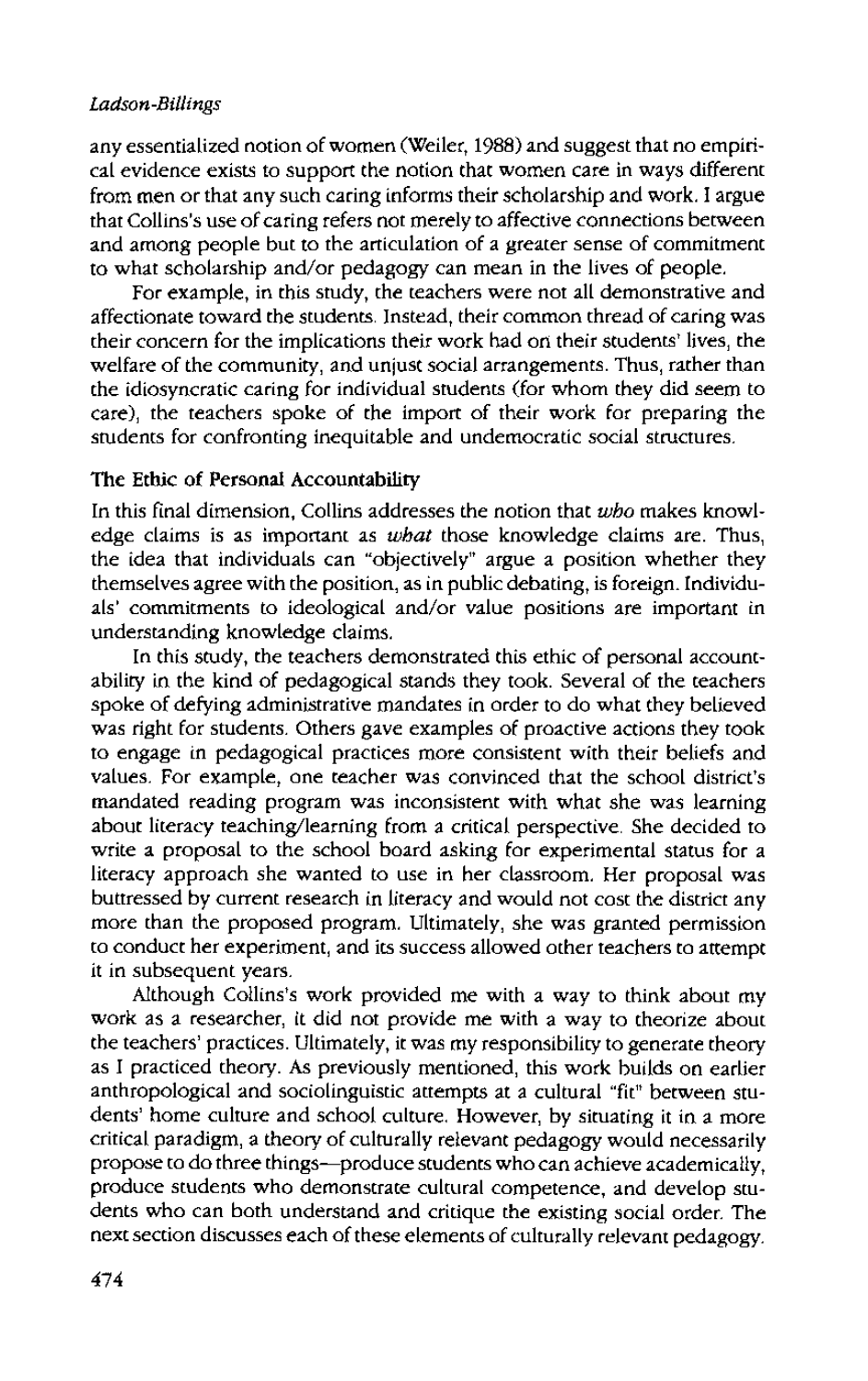### Culturally Relevant Pedagogy and Student Achievement

Much has been written about the school failure of African-American students (see, e.g., African American Male Task Force, 1990; Clark, 1983; Comer, 1984; Irvine, 1990; Ogbu, 1981; Slaughter & Kuehne, 1988). However, explanations for this failure have varied widely. One often-cited explanation situates African-American students' failure in their "caste-like minority" (p.169) or "involuntary immigrant" status (Ogbu, 1983, p. 171). Other explanations posit cultural difference (Erickson, 1987, 1993; Piestrup, 1973) as the reason for this failure and, as previously mentioned, locate student failure in the cultural mismatch between students and the school.

Regardless of these failure explanations, little research has been done to examine academic success among African-American students. The effective schools literature (Brookover, 1985; Brookover, Beady, Flood, Schweitzer, & Wisenbaker, 1979; Edmonds, 1979) argued that a group of schoolwide correlates were a reliable predictor of student success.<sup>5</sup> The basis for adjudging a school "effective" in this literature was how far above predicted levels students performed on standardized achievement tests. Whether or not scholars can agree on the significance of standardized tests, their meaning in the real world serves to rank and characterize both schools and individuals. Thus, teachers in urban schools are compelled to demonstrate that their students can achieve literacy and numeracy (Delpit, 1992). No matter how good a fit develops between home and school culture, students must achieve. No theory of pedagogy can escape this reality.

Students in the eight classrooms I observed did achieve. Despite the low ranking of the school district, the teachers were able to help students perform at higher levels than their district counterparts. In general, compared to students in middle-class communities, the students still lagged behind. But, more students in these classrooms were at or above grade level on standardized achievement tests.<sup>6</sup> Fortunately, academic achievement in these classrooms was not limited to standardized assessments. Classroom observations revealed a variety of demonstrated student achievements too numerous to list here. Briefly, students demonstrated an ability to read, write, speak, compute, pose and solve problems at sophisticated levels-that is, pose their own questions about the nature of teacher- or text-posed problems and engage in peer review of problem solutions. Each of the teachers felt that helping the students become academically successful was one of their primary responsibilities.

### Culturally Relevant Teaching and Cultural Competence

Among the scholarship that has examined academically successful African-American students, a disturbing finding has emerged—the students' academic success came at the expense of their cultural and psychosocial well-being (Fine, 1986: Fordham, 1988). Fordham and Ogbu (1986) identified a phenomenon entitled, "acting White" (p. 176) where African-American students who were academically successful were ostracized by their peers. Bacon (1981)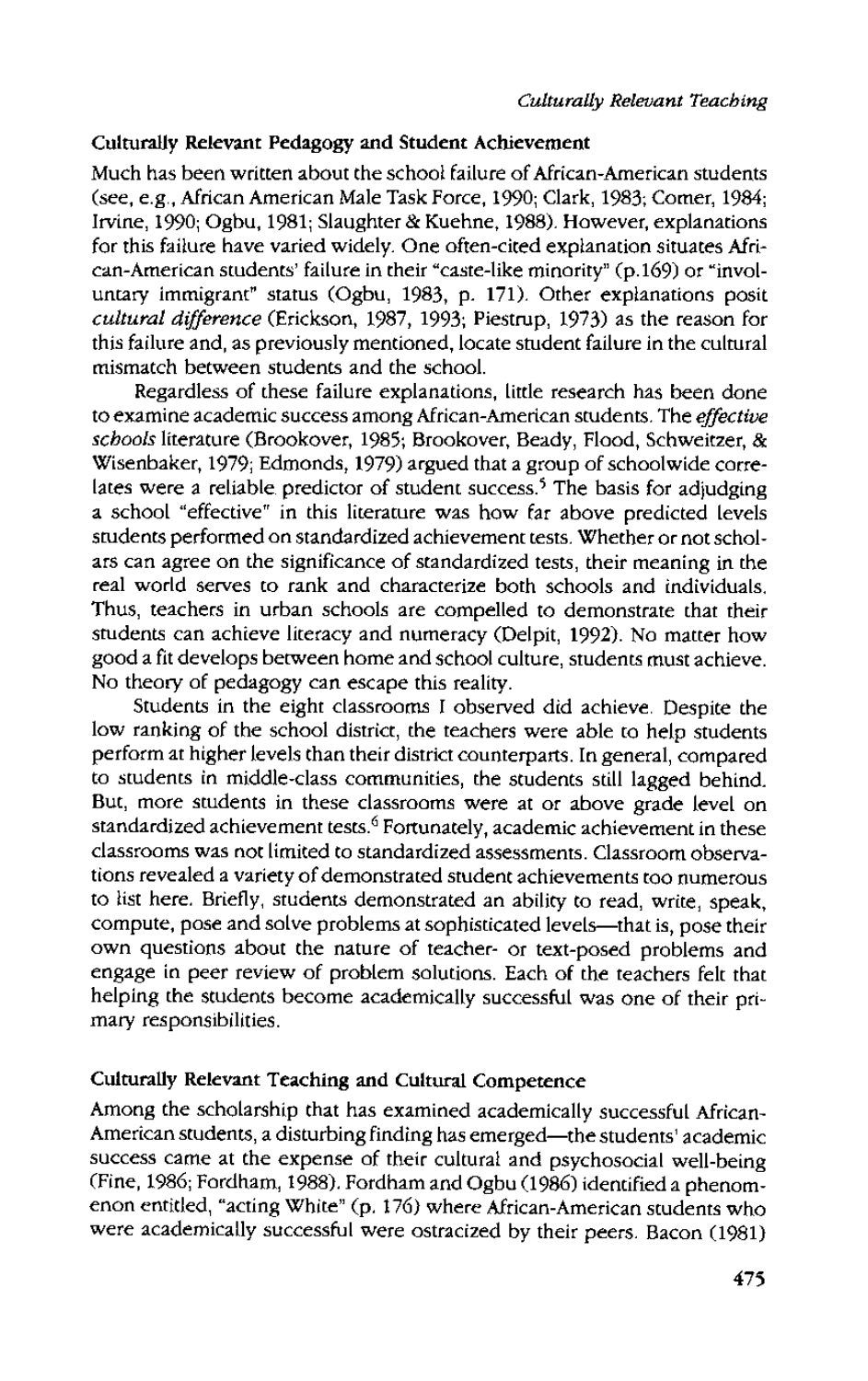found that, among African-American high school students identified as gifted in their elementary grades, only about half were continuing to do well at the high school level. A closer examination of the successful students' progress indicated that they were social isolates, with neither African-American nor White friends. The students believed that it was necessary for them to stand apart from other African-American students so that teachers would not attribute to them the negative characteristics they may have attributed to African-American students in general.

The dilemma for African-American students becomes one of negotiating the academic demands of school while demonstrating cultural competence. Thus, culturally relevant pedagogy must provide a way for students to maintain their cultural integrity while succeeding academically. One of the teachers in the study used the lyrics of rap songs as a way to teach elements of poetry.<sup>8</sup> From the rap lyrics, she went on to more conventional poetry. Students who were more skilled at creating and improvising raps were encouraged and reinforced. Another teacher worked to channel the peer group leadership of her students into classroom and schoolwide leadership. One of her African-American male students who had experienced multiple suspensions and other school problems before coming to her classroom demonstrated some obvious leadership abilities. He could be described as culturally competent in his language and interaction styles and demonstrated pride in himself and his cultural heritage. Rather than attempt to minimize his influence, the teacher encouraged him to run for sixth-grade president and mobilized the entire class to organize and help run his campaign. To the young man's surprise, he was elected. His position as president provided the teacher with many opportunities to respond to potential behavior problems. This same teacher made a point of encouraging the African-American males in her classroom to assume the role of academic leaders. Their academic leadership allowed their cultural values and styles to be appreciated and affirmed. Because these African-American male students were permitted, indeed encouraged, to be themselves in dress, language style, and interaction styles while achieving in school, the other students, who regarded them highly (because of their popularity), were able to see academic engagement as "cool."

Many of the self-described African-centered public schools have focused on this notion of cultural competence.<sup>9</sup> To date, little data has been reported on the academic success of students in these programs. However, the work of African-American scholars such as Ratteray (1994), Lee (1994), Hilliard (1992), Murrell (1993), Asante (1991), and others indicates that African-centered education does develop students who maintain cultural competence and demonstrate academic achievement.

### Culturally Relevant Teaching and Cultural Critique

Not only must teachers encourage academic success and cultural competence, they must help students to recognize, understand, and critique current social inequities. This notion presumes that teachers themselves recognize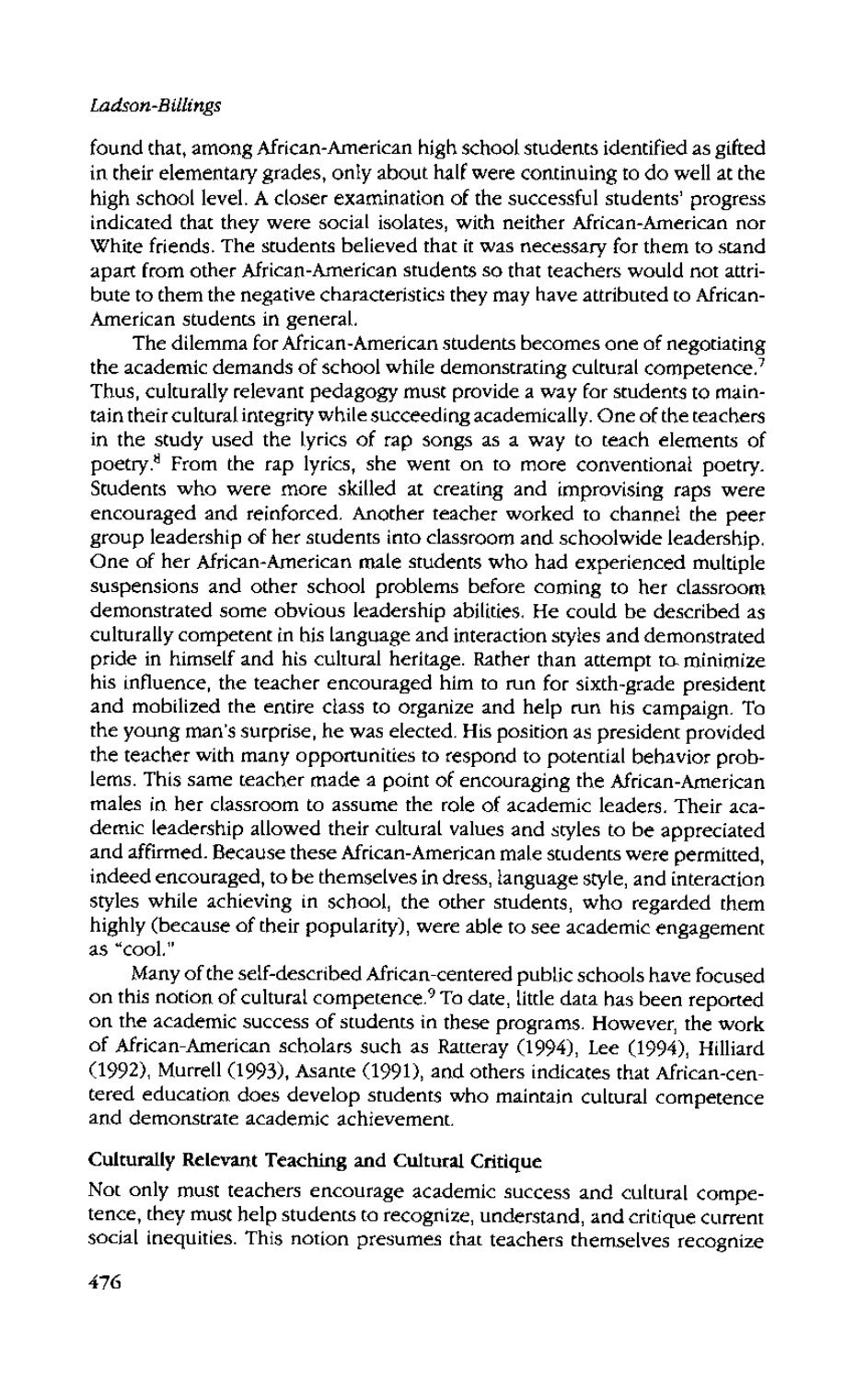social inequities and their causes. However, teacher educators (Grant, 1989; Haberman, 1991b; King, 1991b; King & Ladson-Billings, 1990; Zeichner, 1992) have demonstrated that many prospective teachers not only lack these understandings but reject information regarding social inequity. This suggests that more work on recruiting particular kinds of students into teaching must be done. Also, we are fortunate to have models for this kind of cultural critique emanating from the work of civil rights workers here in the U.S. (Aaronsohn, 1992; Morris, 1984; Clark, 1964; Clark, with Brown, 1990) and the international work of Freire (1973, 1974) that has been incorporated into the critical and feminist work currently being done by numerous scholars (see, e.g., Ellsworth, 1989; Giroux, 1983; Hooks, 1989; Lather, 1986; McLaren, 1989). Teachers who meet the cultural critique criteria must be engaged in a critical pedagogy which is:

a deliberate attempt to influence how and what knowledge and identities are produced within and among particular sets of social relations. It can be understood as a practice through which people are incited to acquire a particular "moral character." As both a political and practical activity, it attempts to influence the occurrence and qualities of experiences. (Giroux & Simon, 1989, p. 239)

Thus, the teachers in this study were not reluctant to identify political underpinnings of the students' community and social world. One teacher worked with her students to identify poorly utilized space in the community, examine heretofore inaccessible archival records about the early history of the community, plan alternative uses for a vacant shopping mall, and write urban plans which they presented before the city council.

In a description of similar political activity, a class of African-American, middle-school students in Dallas identified the problem of their school's being surrounded by liquor stores (Robinson, 1993). Zoning regulations in the city made some areas dry while the students' school was in a wet area. The students identified the fact that schools serving White, upper middleclass students were located in dry areas, while schools in poor communities were in wet areas. The students, assisted by their teacher, planned a strategy for exposing this inequity. By using mathematics, literacy, social, and political skills, the students were able to prove their points with reports, editorials, charts, maps, and graphs. In both of these examples, teachers allowed students to use their community circumstances as official knowledge (Apple, 1993). Their pedagogy and the students' learning became a form of cultural critique.

### Theoretical Underpinnings of Culturally Relevant Pedagogy

As I looked (and listened) to exemplary teachers of African-American students, I began to develop a grounded theory of culturally relevant pedagogy. The teachers in the study met the aforementioned criteria of helping their students to be academically successful, culturally competent, and sociopoliti-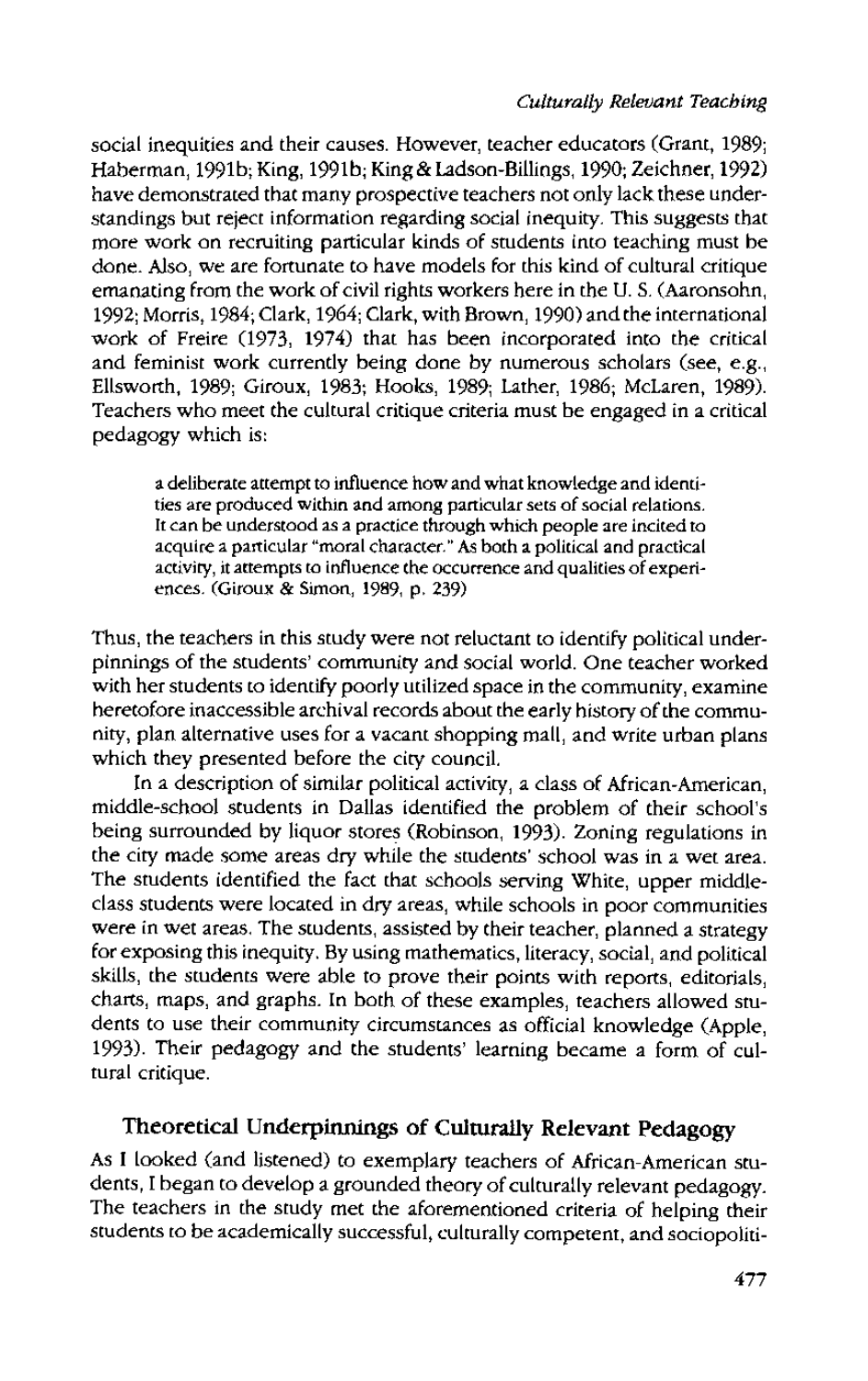cally critical. However, the ways in which they met these criteria seemed to differ markedly on the surface. Some teachers seemed more structured or rigid in their pedagogy. Others seemed to adopt more progressive teaching strategies. What theoretical perspective(s) held them together and allowed them to meet the criteria of culturally relevant teaching?

One of the places I began to look for these commonalties was in teachers' beliefs and ideologies. Lipman (1993) has suggested that, despite massive attempts at school reform and restructuring, teacher ideologies and beliefs often remain unchanged, particularly toward African-American children and their intellectual potential. Thus, in the analysis of the teacher interviews, classroom observations, and group analysis of videotaped segments of their teaching, I was able to deduce some broad propositions (or characteristics) that serve as theoretical underpinnings of culturally relevant pedagogy.

I approach the following propositions tentatively to avoid an essentialized and/or dichotomized notion of the pedagogy of excellent teachers. What I propose represents a range or continuum of teaching behaviors, not fixed or rigid behaviors that teachers must adhere to in order to merit the designation "culturally relevant." The need for these theoretical understandings may be more academic than pragmatic. The teachers themselves feel no need to name their practice culturally relevant. However, as a researcher and teacher educator, I am compelled to try to make this practice more accessible, particularly for those prospective teachers who do not share the cultural knowledge, experiences, and understandings of their students (Haberman, 1994).

The three broad propositions that have emerged from this research center around the following:<sup>10</sup>

- the conceptions of self and others held by culturally relevant teachers.
- the manner in which social relations are structured by culturally relevant teachers.
- the conceptions of knowledge held by culturally relevant teachers.

### Conceptions of Self and Others

The sociology of teaching literature suggests that, despite the increasing professionalization of teaching (Strike, 1993), the status of teaching as a profession continues to decline. The feeling of low status is exacerbated when teachers work with what they perceive to be low-status students (Foster, 1986). However, as I acted as a participant-observer in the classrooms of exemplary teachers of African-American students, both what they said and did challenged this notion. In brief, the teachers:

- believed that all the students were capable of academic success.
- · saw their pedagogy as art-unpredictable, always in the process of becoming.
- · saw themselves as members of the community,
- saw teaching as a way to give back to the community.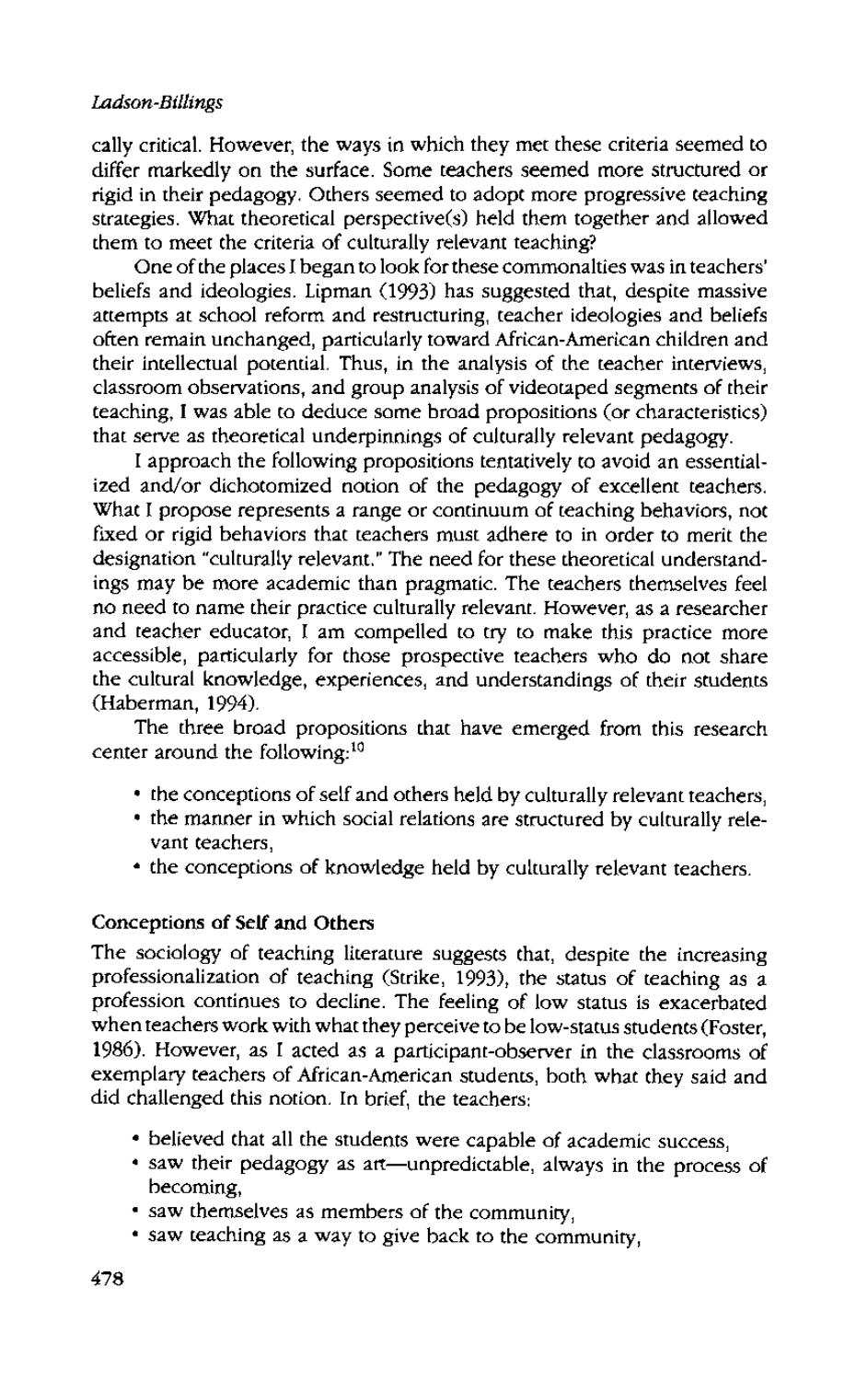• believed in a Freirean notion of "teaching as mining"  $(1974, p. 76)$  or pulling knowledge out.

The teachers demonstrated their commitment to these conceptions of self and others in a consistent and deliberate manner. Students were not permitted to choose failure in their classrooms. They cajoled, nagged, pestered, and bribed the students to work at high intellectual levels. Absent from their discourse about students was the "language of lacking." Students were never referred to as being from a single-parent household, being on AFDC (welfare), or needing psychological evaluation. Instead, teachers talked about their own shortcomings and limitations and ways they needed to change to ensure student success.

As I observed them teach. I witnessed spontaneity and energy that came from experience and their willingness to be risk takers. In the midst of a lesson, one teacher, seemingly bewildered by her students' expressed belief that every princess had long blond hair, swiftly went to her book shelf, pulled down an African folk tale about a princess, and shared the story with the students to challenge their assertion. In our conference afterward, she commented.

I didn't plan to insert that book, but I just couldn't let them go on thinking that only blond-haired, White women were eligible for royalty. I know where they get those ideas, but I have a responsibility to contradict some of that. The consequences of that kind of thinking are more devastating for our children. (sp-6, Field notes)<sup>11</sup>

The teachers made conscious decisions to be a part of the community from which their students come. Three of the eight teachers in this study live in the school community. The others made deliberate efforts to come to the community for goods, services, and leisure activities, demonstrating their belief in the community as an important and worthwhile place in both their lives and the lives of the students.

A final example I present here is an elaboration of a point made earlier. It reflects the teachers' attempt to support and instill community pride in the students. One teacher used the community as the basis of her curriculum. Her students searched the county historical archives, interviewed long-term residents, constructed and administered surveys and a questionnaire, and invited and listened to guest speakers to get a sense of the historical development of their community. Their ultimate goal was to develop a land use proposal for an abandoned shopping center that was a magnet for illegal drug use and other dangerous activities. The project ended with the students' making a presentation before the City Council and Urban Planning Commission. One of the students remarked to me, "This [community] is not such a bad place. There are a lot of good things that happened here, and some of that is still going on." The teacher told me that she was concerned that too many of the students believed that their only option for success involved moving out of the community, rather than participating in its reclamation.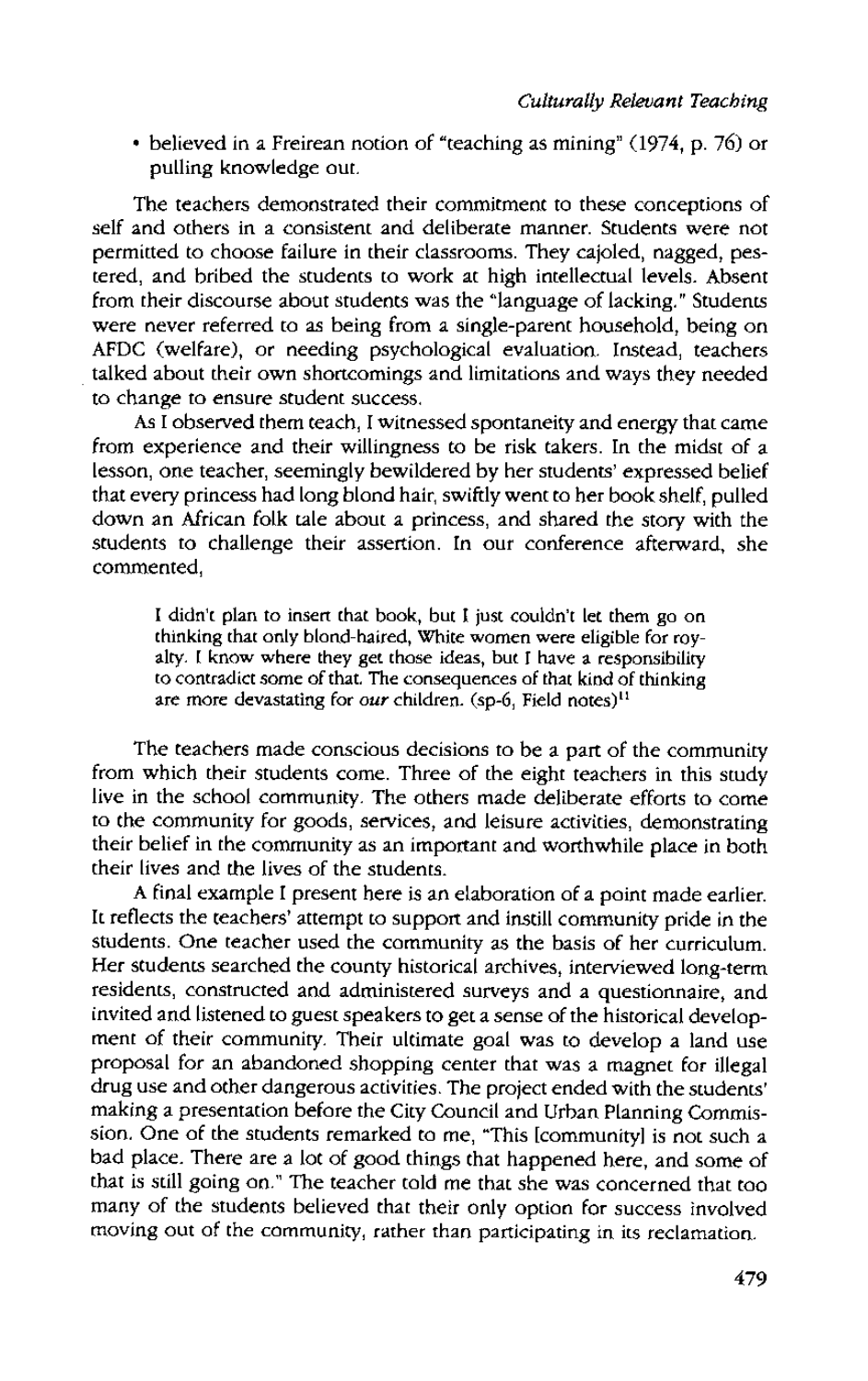### Social Relations

Much has been written about classroom social interactions (see, e.g., Brophy & Good, 1970; Rist, 1970; Wilcox, 1982). Perhaps the strength of some of the research in this area is evidenced by its impact on classroom practices. For example, teachers throughout the nation have either heard of or implemented various forms of cooperative learning (Cohen & Benton, 1988; Slavin, 1987): cross-aged, multi-aged, and heterogeneous ability groupings. While these classroom arrangements may be designed to improve student achievement, culturally relevant teachers consciously create social interactions to help them meet the three previously mentioned criteria of academic success. cultural competence, and critical consciousness. Briefly, the teachers:

- · maintain fluid student-teacher relationships,
- · demonstrate a connectedness with all of the students.
- · develop a community of learners.
- · encourage students to learn collaboratively and be responsible for another.

In these teachers' classrooms, the teacher-student relationships are equitable and reciprocal. All of the teachers gave students opportunities to act as teachers. In one class, the teacher regularly sat at a student's desk, while the student stood at the front of the room and explained a concept or some aspect of student culture. Another teacher highlighted the expertise of various students and required other students to consult those students before coming to her for help: "Did you ask Jamal how to do those math problems?" "Make sure you check with Latasha before you turn in your reading." Because she acknowledged a wide range of expertise, the individual students were not isolated from their peers as teacher's pets. Instead, all of the students were made aware that they were expected to excel at something and that the teacher would call on them to share that expertise with classmates.

The culturally relevant teachers encouraged a community of learners rather than competitive, individual achievement. By demanding a higher level of academic success for the entire class, individual success did not suffer. However, rather than lifting up individuals (and, perhaps, contributing to feelings of peer alienation), the teachers made it clear that they were working with smart classes. For many of the students, this identification with academic success was a new experience. "Calvin was a bad student last year," said one student. "And that was last year," replied the teacher, as she designated Calvin to lead a discussion group. Another example of this community of learners was exemplified by a teacher who, herself, was a graduate student. She made a conscious decision to share what she was learning with her sixth graders. Every Friday, after her Thursday evening class, the students queried her about what she had learned.

A demonstration of the students' understanding of what she was learning occurred during the principal's observation of her teaching. A few minutes into a discussion where students were required to come up with questions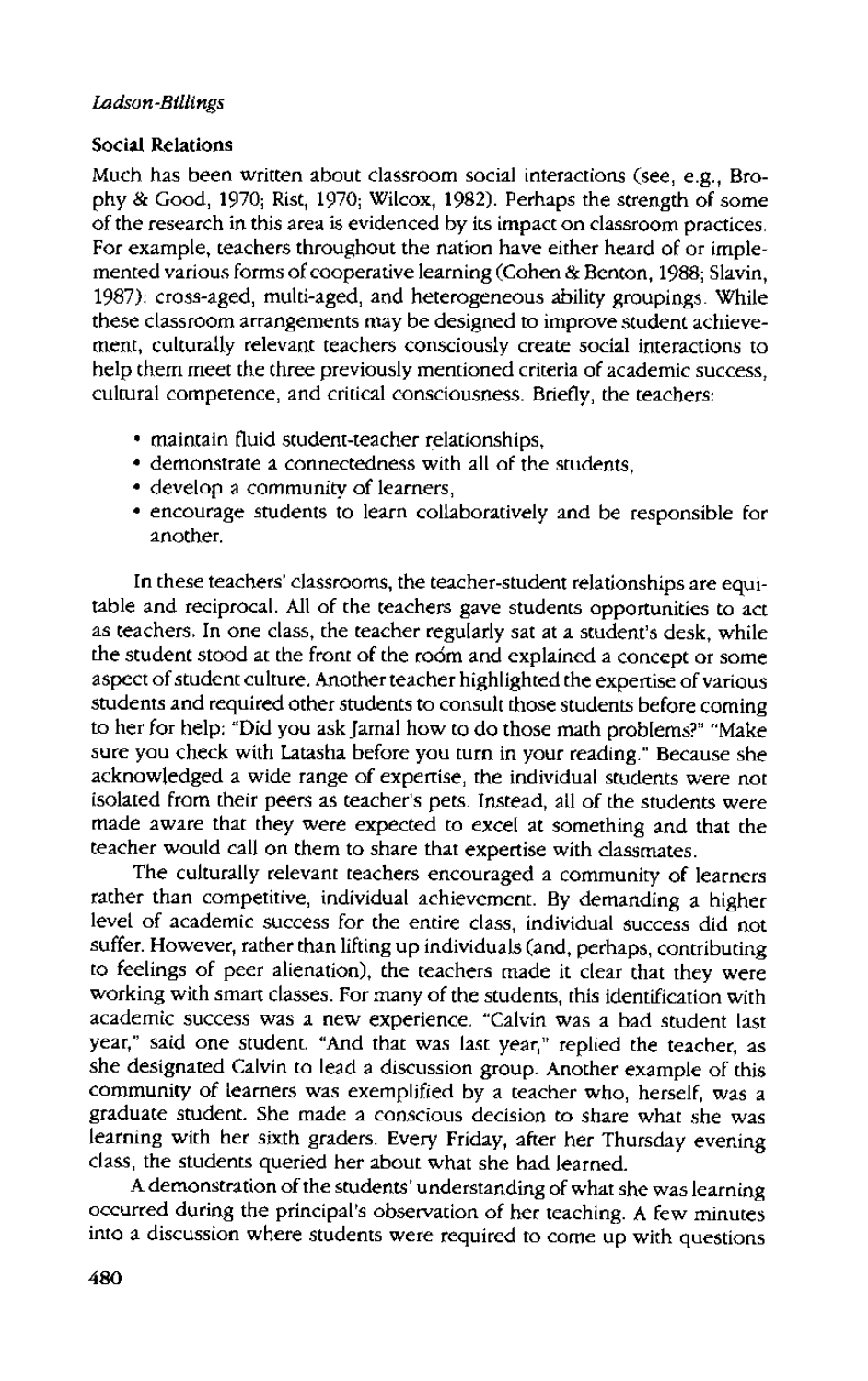they wanted answered about the book they were reading, a young man seated at a table near the rear of the class remarked with seeming disgust. "We're never gonna learn anything if y'all don't stop asking all of these low level questions!" His comment was evidence of the fact that the teacher had shared Bloom's Taxonomy of Educational Objectives (1956) with the class. At another time, two African-American boys were arguing over a notebook. "What seems to be the problem?" asked the teacher. "He's got my metacognitive journal!" replied one of the boys. By using the language of the teacher's graduate class, the students demonstrated their ability to assimilate her language with their own experiences.

To solidify the social relationships in their classes, the teachers encouraged the students to learn collaboratively, teach each other, and be responsible for the academic success of others. These collaborative arrangements were not necessarily structured like those of cooperative learning. Instead, the teachers used a combination of formal and informal peer collaborations. One teacher used a buddy system, where each student was paired with another. The buddies checked each other's homework and class assignments. Buddies quizzed each other for tests, and, if one buddy was absent, it was the responsibility of the other to call to see why and to help with makeup work. The teachers used this ethos of reciprocity and mutuality to insist that one person's success was the success of all and one person's failure was the failure of all. These feelings were exemplified by the teacher who insisted, "We're a family. We have to care for one another as if our very survival depended on it.... Actually, it does!"

### Conceptions of Knowledge

The third proposition that emerged from this study was one that indicated how the teachers thought about knowledge—the curriculum or content they taught-and the assessment of that knowledge. Once again, I will summarize their conceptions or beliefs about knowledge:

- · Knowledge is not static; it is shared, recycled, and constructed.
- Knowledge must be viewed critically.
- Teachers must be passionate about knowledge and learning.
- · Teachers must scaffold, or build bridges, to facilitate learning.
- Assessment must be multifaceted, incorporating multiple forms of excellence.

For the teachers in this study, knowledge was about doing. The students listened and learned from one another as well as the teacher. Early in the school year, one teacher asked the students to identify one area in which they believed they had expertise. She then compiled a list of "classroom experts" for distribution to the class. Later, she developed a calendar and asked students to select a date that they would like to make a presentation in their area of expertise. When students made their presentations, their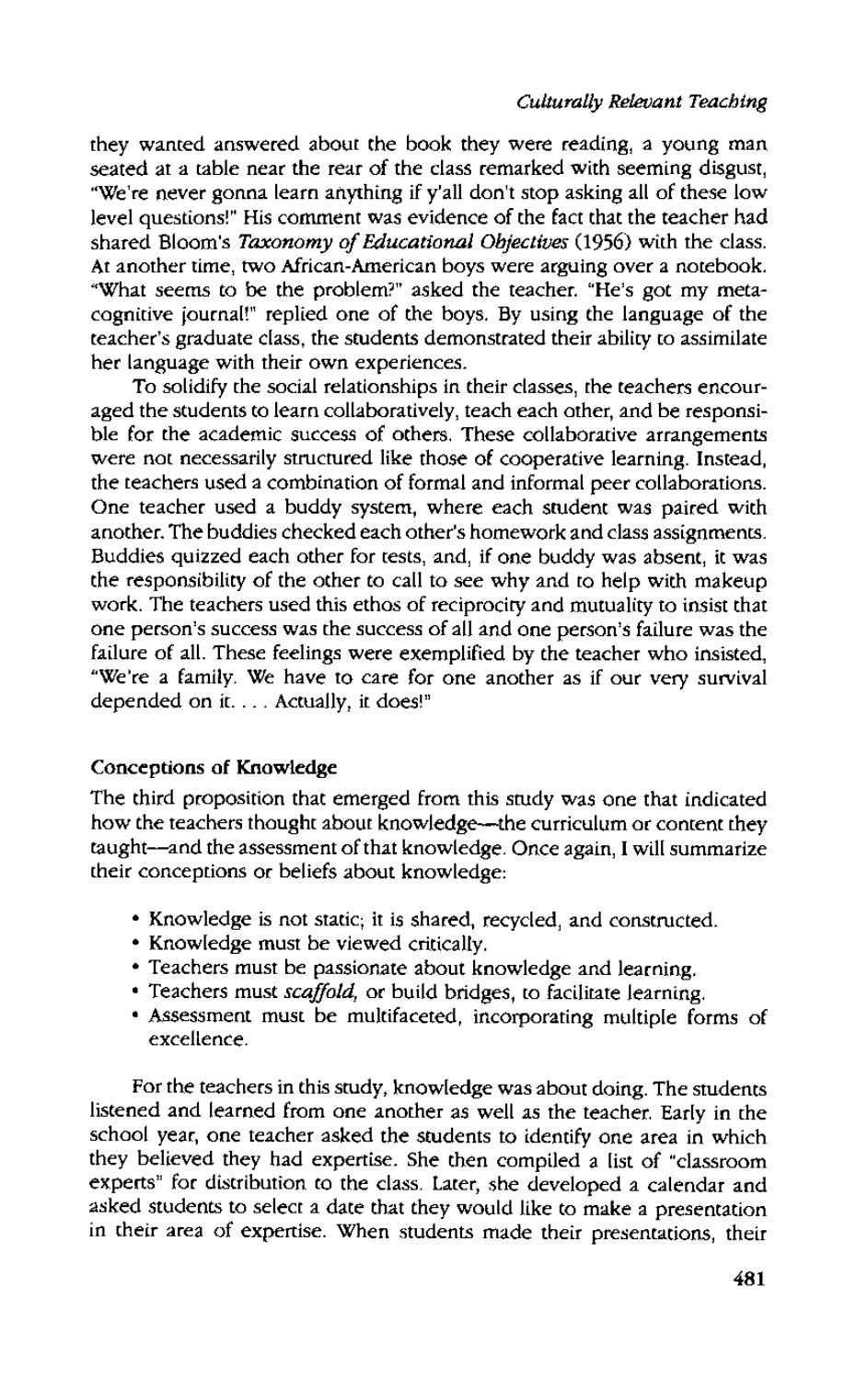knowledge and expertise was a given. Their classmates were expected to be an attentive audience and to take seriously the knowledge that was being shared by taking notes and/or asking relevant questions. The variety of topics the students offered included rap music, basketball, gospel singing, cooking, hair braiding, and baby-sitting. Other students listed more school-like areas of expertise such as reading, writing, and mathematics. However, all students were required to share their expertise.

Another example of the teachers' conceptions of knowledge was demonstrated in the critical stance the teachers took toward the school curriculum. Although cognizant of the need to teach certain things because of a districtwide testing policy, the teachers helped their students engage in a variety of forms of critical analyses. For one teacher, this meant critique of the social studies textbooks that were under consideration by a state evaluation panel. For two of the other teachers, critique came in the form of resistance to districtapproved reading materials. Both of these teachers showed the students what it was they were supposed to be using along with what they were going to use and why. They both trusted the students with this information and enlisted them as allies against the school district's policies.

A final example in this category concerns the teachers' use of complex assessment strategies. Several of the teachers actively fought the students' right-answer approach to school tasks without putting the students' down. They provided them with problems and situations and helped the students to say aloud the kinds of questions they had in their minds but had been taught to suppress in most other classrooms. For one teacher, it was the simple requiring of students to always be prepared to ask, "Why?" Thus, when she posed a mathematical word problem, the first question usually went something like this: "Why are we interested in knowing this?" Or, someone would simply ask, "Why are we doing this problem?" The teacher's response was sometimes another question: "Who thinks they can respond to that question?" Other times, the teacher would offer an explanation and then ask, "Are you satisfied with that answer?" If a student said "Yes," she might say, "You shouldn't be. Just because I'm the teacher doesn't mean I'm always right." The teacher was careful to help students to understand the difference between an intellectual challenge and a challenge to the authority of their parents. Thus, just as the students were affirmed in their ability to code-switch, or move with facility, in language between African-American language and a standard form of English, they were supported in the attempts at role-switching between school and home.

Another teacher helped her students to choose both the standards by which they were to be evaluated and the pieces of evidence they wanted to use as proof of their mastery of particular concepts and skills. None of the teachers or their students seemed to have test anxiety about the school district's standardized tests. Instead, they viewed the tests as necessary irritations, took them, scored better than their age-grade mates at their school. and quickly returned to the rhythm of learning in their classroom.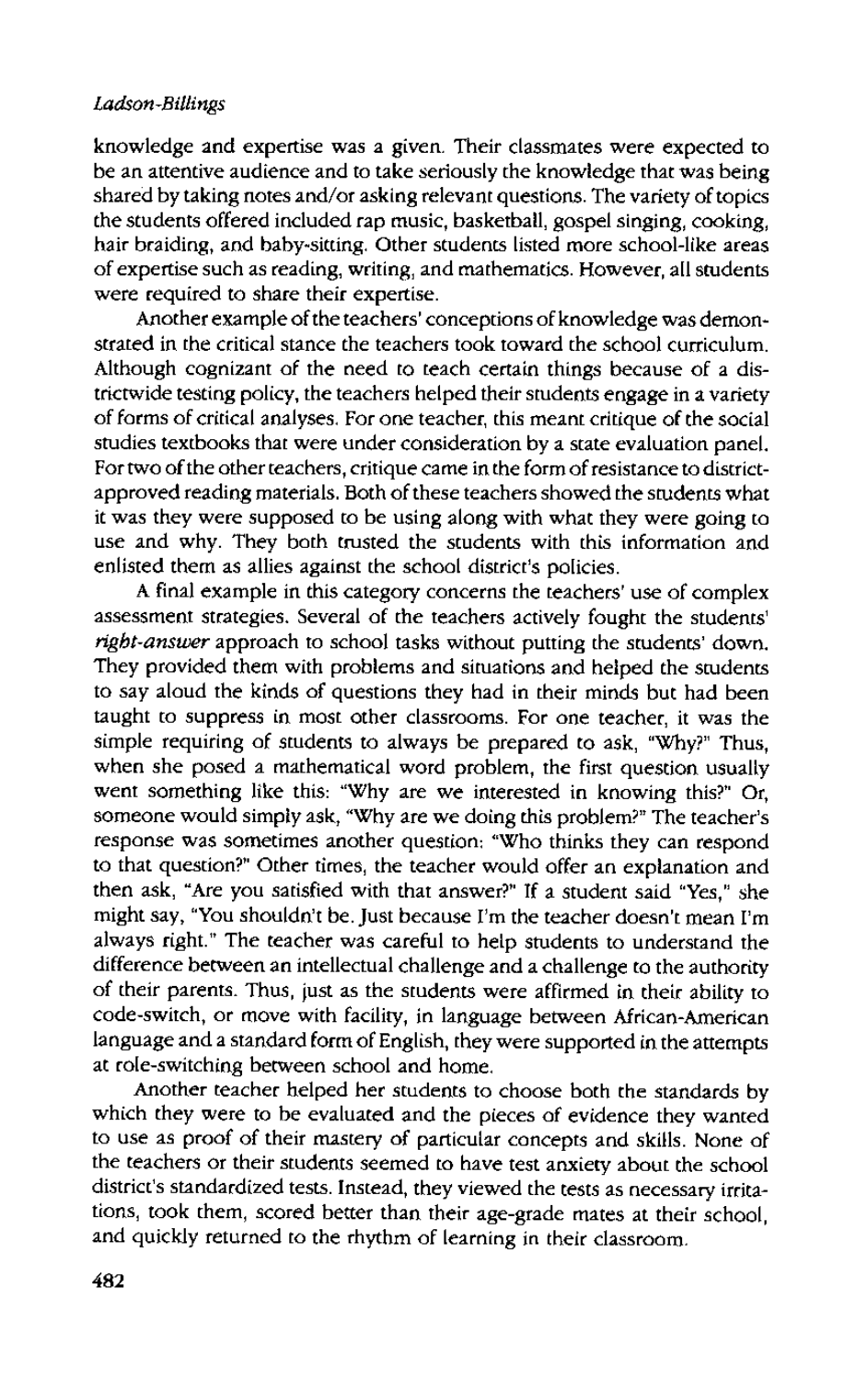### Conclusion

I began this article arguing for a theory of culturally relevant pedagogy. I also suggested that the tensions that surround my position as a native in the research field force me to face the theoretical and philosophical biases I bring to my work in overt and explicit ways. Thus, I situated my work in the context of Black feminist thought. I suggested that culturally relevant teaching must meet three criteria: an ability to develop students academically. a willingness to nurture and support cultural competence, and the development of a sociopolitical or critical consciousness. Next, I argued that culturally relevant teaching is distinguishable by three broad propositions or conceptions regarding self and other, social relations, and knowledge. With this theoretical perspective, I attempted to broaden notions of pedagogy beyond strictly psychological models. I also have argued that earlier sociolinguistic explanations have failed to include the larger social and cultural contexts of students and the cultural ecologists have failed to explain student success. I predicated the need for a culturally relevant theoretical perspective on the growing disparity between the racial, ethnic, and cultural characteristics of teachers and students along with the continued academic failure of African-American, Native American and Latino students.

Although I agree with Haberman's (1991b) assertion that teacher educators are unlikely to make much of a difference in the preparation of teachers to work with students in urban poverty unless they are able to recruit "better" teacher candidates. I still believe researchers are obligated to re-educate the candidates we currently attract toward a more expansive view of pedagogy (Bartolome, 1994). This can be accomplished partly by helping prospective teachers understand culture (their own and others) and the ways it functions in education. Rather than add on versions of multicultural education or human relations courses (Zeichner, 1992) that serve to exoticize diverse students as "other," a culturally relevant pedagogy is designed to problematize teaching and encourage teachers to ask about the nature of the studentteacher relationship, the curriculum, schooling, and society.

This study represents a beginning look at ways that teachers might systematically include student culture in the classroom as authorized or official knowledge. It also is a way to encourage praxis as an important aspect of research (Lather, 1986). This kind of research needs to continue in order to support new conceptions of collaboration between teachers and researchers (practitioners and theoreticians). We need research that proposes alternate models of pedagogy, coupled with exemplars of successful pedagogues. More importantly, we need to be willing to look for exemplary practice in those classrooms and communities that too many of us are ready to dismiss as incapable of producing excellence.

The implication of continuing this kind of work means that research grounded in the practice of exemplary teachers will form a significant part of the knowledge base on which we build teacher preparation. It means that the research community will have to be willing to listen to and heed the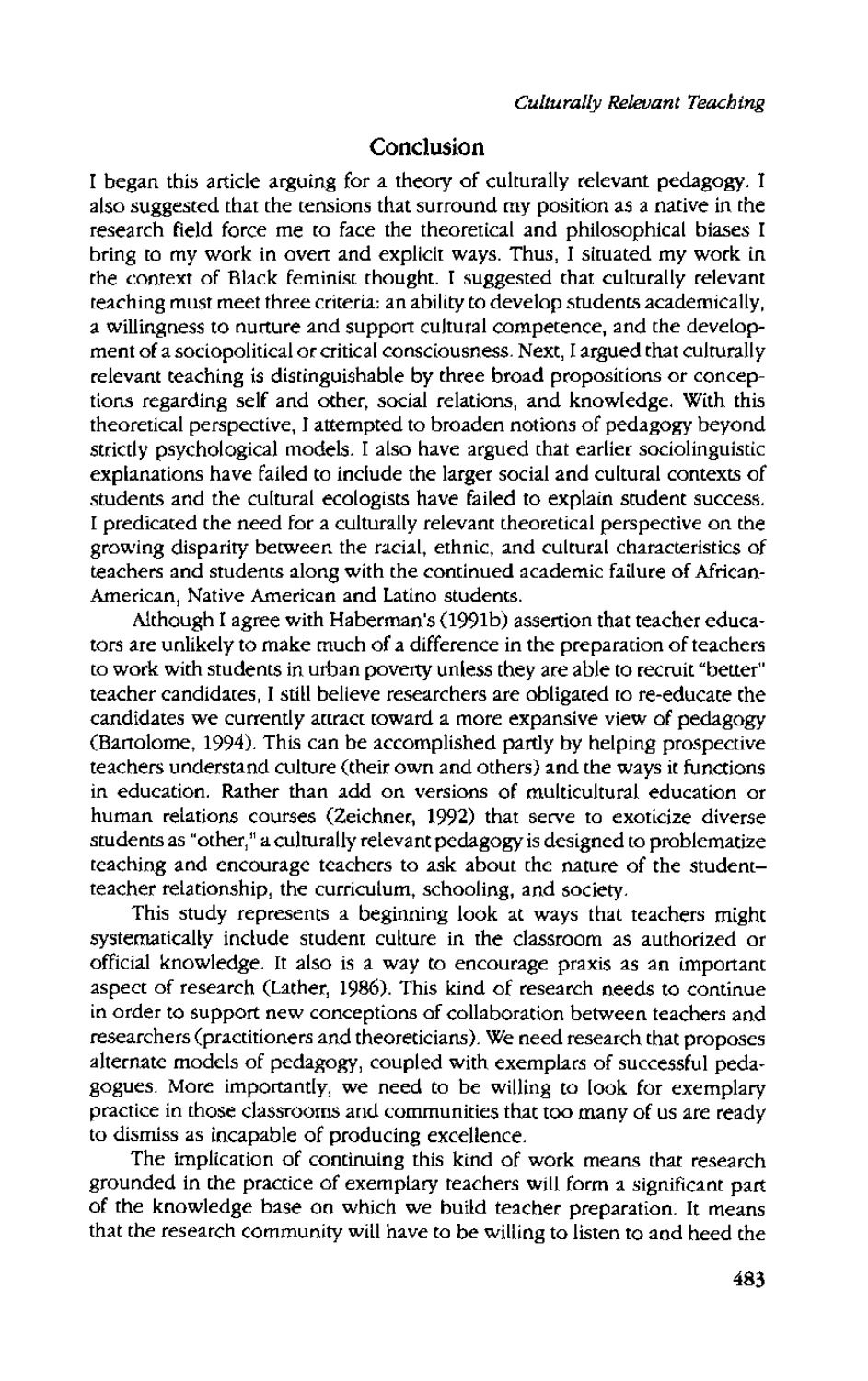"wisdom of practice" (Shulman, 1987, p. 12) of these excellent practitioners. Additionally, we need to consider methodologies that present more robust portraits of teaching. Meaningful combinations of quantitative and qualitative inquiries must be employed to help us understand the deeply textured, multilavered enterprise of teaching.

I presume that the work I have been doing raises more questions than it answers. A common question asked by practitioners is, "Isn't what you described just 'good teaching'?" And, while I do not deny that it is good teaching, I pose a counter question: why does so little of it seem to occur in classrooms populated by African-American students? Another question that arises is whether or not this pedagogy is so idiosyncratic that only "certain" teachers can engage in it. I would argue that the diversity of these teachers and the variety of teaching strategies they employed challenge that notion. The common feature they shared was a classroom practice grounded in what they believed about the educability of the students. Unfortunately, this raises troubling thoughts about those teachers who are not successful, but we cannot assume that they do not believe that some students are incapable (or unworthy) of being educated. The reasons for their lack of success are far too complex for this discussion.

Ultimately, my responsibility as a teacher educator who works primarily with young, middle-class, White women is to provide them with the examples of culturally relevant teaching in both theory and practice. My responsibility as a researcher is to continue to inquire in order to move toward a theory of culturally relevant pedagogy.

#### **Notes**

I am grateful to the National Academy of Education's Spencer postdoctoral fellowship program for providing me with the funding to conduct this research. However, the ideas expressed here are my own and do not necessarily reflect those of the National Academy of Education or the Spencer Foundation.

Although issues of culturally relevant teaching can and should be considered crossculturally, this work looks specifically at the case of African-American students.

<sup>2</sup>It is interesting to note that a number of trade books have emerged that detail the rage and frustration of academically successful, professional, middle-class, African-American adults, which suggests that, even with the proper educational credentials, their lives continue to be plagued by racism and a questioning of their competence. Among the more recent books are Jill Nelson's Volunteer Slavery (1993), Brent Staples's Parallel Time (1994), and Ellis Cose's The Rage of a Privileged Class (1993).

<sup>3</sup>It should be noted that the "cultural deficit" notion has been reinscribed under the rubric of "at-risk" (Cuban, 1989). Initially, the U.S. Commission on Excellence in Education defined the nation as at risk. Now, almost 10 years later, it appears that only some children are at risk. Too often, in the case of African-American students, their racial/cultural group membership defines them as at risk.

<sup>4</sup>The research collaborative met to view portions of the classroom videotapes that I. as researcher, selected for common viewing.

<sup>5</sup>These correlates include: a clear and focused mission, instructional leadership, a safe and orderly environment, regular monitoring of student progress, high expectations, and positive home-school relations.

Students in this district took the California Achievement Test (CAT) in October and May of each school year. Growth scores in the classrooms of the teachers in the study were significantly above those of others in the district.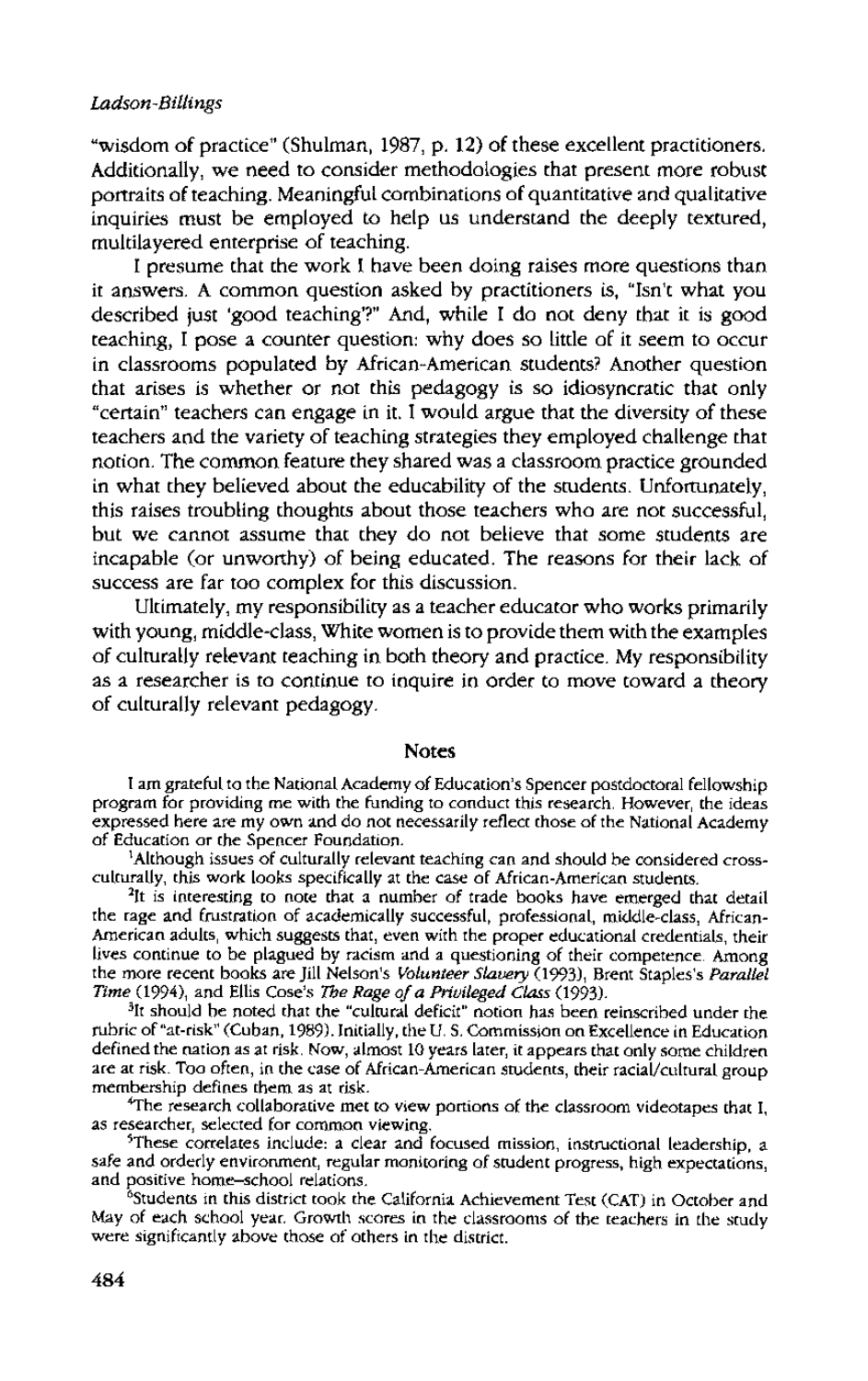### Culturally Relevant Teaching

 $T$ This is not to suggest that cultural competence for African-American students means being a failure. The problem that African-American students face is the constant devaluation of their culture both in school and in the larger society. Thus, the styles apparent in African-American youth culture-e.g., dress, music, walk, language-are equated with poor academic performance. The student who identifies with "hip-hop" culture may be regarded as dangerous and/or a gang member for whom academic success is not expected. He (and it usually is a male) is perceived as not having the *cultural* capital (Bourdieu, 1984) necessary for academic success.

<sup>8</sup>An examination of rap music reveals a wide variety of messages. Despite the high profile of "gansta rap," which seems to glorify violence, particularly against the police and Whites, and the misogynistic messages found in some of this music, there is a segment of rap music that serves as cultural critique and urges African Americans to educate themselves because schools fail to do so. Prominent rap artists in this tradition are Arrested Development, Diggable Planets, KRS-1, and Queen Latifah.

If am indebted to Mwalimu Shujaa for sharing his working paper, "Afrikan-Centered Education in Afrikan-Centered Schools: The Need for Consensus Building," which elaborates the multiplicity of thinking on this issue extant in the African-centered movement.

<sup>10</sup>Readers should note that I have listed these as separate and distinct categories for analytical purposes. In practice, they intersect and overlap, continuously.

<sup>11</sup>These letters and numbers represent codes I employed to distinguish among the interview data and field notes I collected during the study.

#### References

- Aaronsohn, L. (1992). Learning to teach for empowerment. Radical Teacher, 40,  $44 - 46$
- African American Male Task Force. (1990). Educating African American males: A dream deferred (Report). Washington, DC: Author.
- Amundson, R., Serlin, R. C., & Lehrer, R. (1992). On the threats that do not face educational research. Educational Researcher, 21(9), 19-24.
- Anderson, J. (1988). The education of Blacks in the South, 1860-1935. Chapel Hill, NC: University of North Carolina Press.
- Apple, M. (1993). Official knowledge. New York: Routledge.
- Apple, M., & Weiss, L. (1983). Ideology and practice in schooling. Philadelphia: Temple University Press.

Argyris, C. (1980). Inner contradictions of rigorous research. New York: Academic.

- Asante, M. K. (1991). The Afrocentric idea in education. The Journal of Negro Education, 60, 170-180.
- Atkin, J. M. (1973). Practice-oriented inquiry: A third approach to research in education. Educational Researcher, 2(7), 3-4.
- Au, K., & Jordan, C. (1981). Teaching reading to Hawaiian children: Finding a culturally appropriate solution. In H. Trueba, G. Guthrie, & K. Au (Eds.), Culture and the bilingual classroom: Studies in classroom ethnography (pp. 139-152). Rowley, MA: Newbury.
- Bacon, M. (1981, May). High potential children from Ravenswood Elementary School District (Follow-up study). Redwood City, CA: Sequoia Union High School District.
- Banks, J. A. (1992). African American scholarship and the evolution of multicultural education. The Journal of Negro Education, 61, 273-286.
- Bartolome, L. (1994). Beyond the methods fetish: Toward a humanizing pedagogy. Harvard Educational Review, 64, 173–194,

Becker, H. S. (1967). Whose side are we on? Social Problems, 14, 239-247.

Berliner, D. (1988, October). Implications of studies of expertise in pedagogy for teacher education and evaluation. New directions for teacher assessment. Con-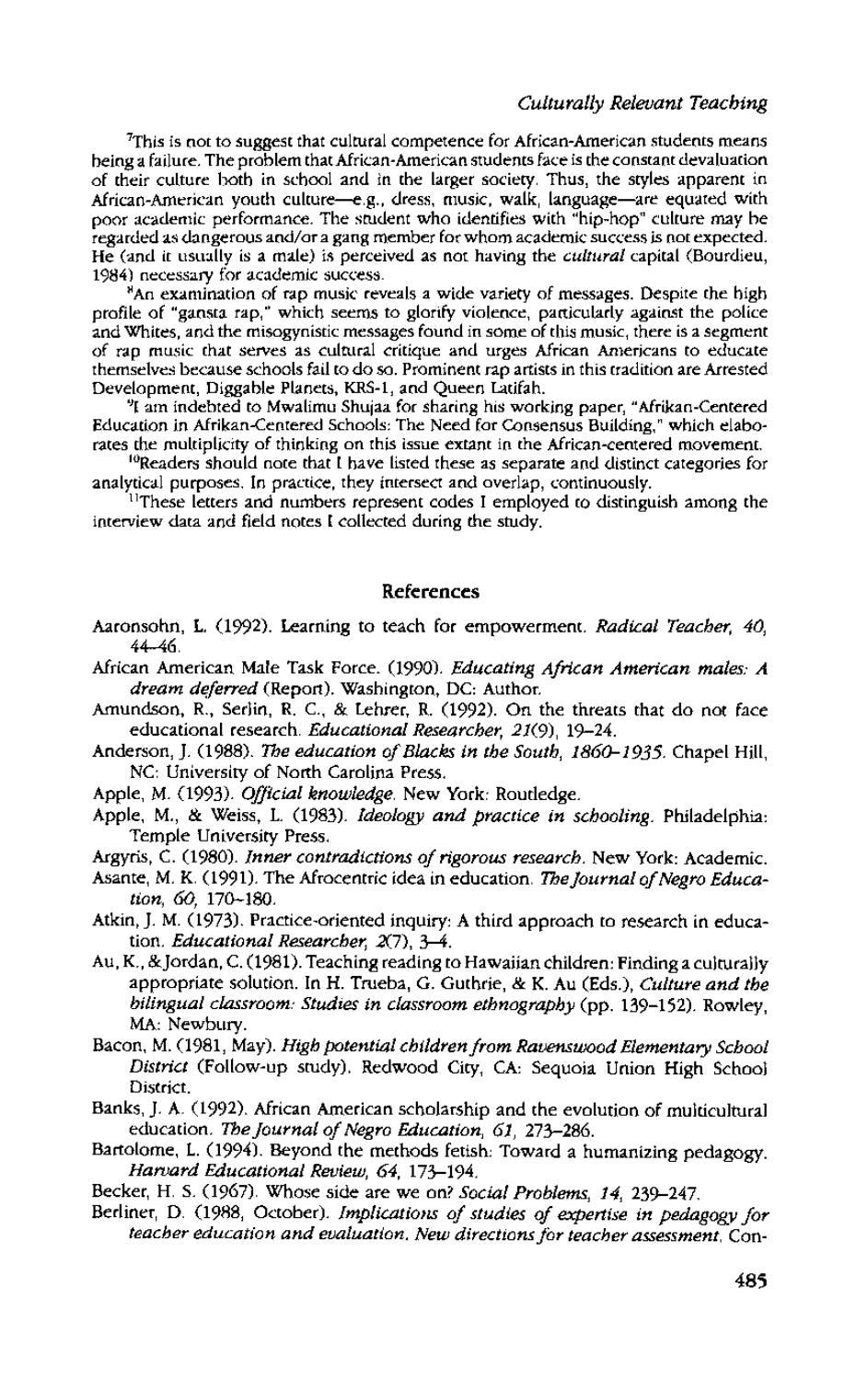ference proceedings of the ETS Invitational Conference. Princeton, NJ: Educational Testing Service.

- Beyer, L. E. (1991). Teacher education, reflective inquiry, and moral action. In B. R. Tabachnick & K. M. Zeichner (Eds.), Inquiry-oriented practice teacher education (pp. 112-129). London: Falmer.
- Billingsley, A. (1992). Climbing Jacob's ladder. The enduring legacy of African American families. New York: Simon & Schuster.
- Bloom, B. (1956). Taxonomy of educational objectives (1st ed.). New York: Longman, Green.
- Bloom, B. S., Davis, A., & Hess, R. (1965). Compensatory education for cultural deprivation. New York: Holt.
- Bond, H. M. (1969). A Negro education: A study in cotton and steel. NY: Octagon.
- Bourdieu, P. (1984). Distinctions: The social critique of the judgment of taste. Cambridge, MA: Harvard University Press.
- Bowles, S. (1977). Unequal education and the reproduction of the social division of labor. In J. Karabel & A. H. Halsey (Eds.), Power and ideology in education (pp. 137–153) New York: Oxford University Press.
- Brookover, W. (1985). Can we make schools effective for minority students? The Journal of Negro Education, 54, 257-268.
- Brookover, W., Beady, C., Flood, P., Schweitzer, J., & Wisenbaker, J. (1979). School social systems and student achievement: Schools can make a difference. New York: Praeger.
- Brophy, J., & Good, T. (1970). Teachers' communication of differential expectations for children's classroom performance. Journal of Educational Psychology, 61, 365–374.
- Bullock, H. A. (1967). A history of Negro education in the South from 1614 to the present. Cambridge, MA: Harvard University Press.
- Carr, W., & Kemmis, S. (1986). Becoming critical: Education, knowledge and action research (Rev. ed.). Victoria, Australia: Deakin University Press.
- Carter, K. (1993). The place of story in the study of teaching and teacher education. Educational Researcher, 22(1), 5-12, 18.
- Cazden, C., & Leggett, E. (1981). Culturally responsive education: Recommendations for achieving Lau remedies II. In H. Trueba, G. Guthrie, & K. Au (Eds.), Culture and the bilingual classroom: Studies in classroom ethnography (pp. 69-86). Rowley, MA: Newbury.
- Clark, R. (1983). Family life and school achievement: Why poor Black children succeed or fail. Chicago: Chicago University Press.
- Clark, S. (1964, First Quarter). Literacy and liberation. Freedomways, pp. 113-124.
- Clark, S., with Brown, C. (1990). Ready from within: A first person narrative. Trenton, NJ: Africa World Press.
- Cochran-Smith, M., & Lytle, S. (1992). Inside/outside: Teachers, research, and knowledge. NY: Teachers College Press.
- Code, L. (1991). What can she know? Feminist theory and the construction of knowledge. Ithaca, NY: Cornell University Press.
- Cohen, E., & Benton, J. (1988, Fall). Making groupwork work. American Educator, pp. 10-17, 45-46.
- Collins, P. H. (1991). Black feminist thought. New York: Routledge.
- Comer, J. (1984). Home school relationships as they affect the academic success of children. Education and Urban Society, 16, 323-337.
- Cose, E. (1993). The rage of a privileged class. New York: HarperCollins.
- Cronbach, L. J. (1975). Beyond the two disciplines of scientific psychology. American Psychologist, 30, 116-127.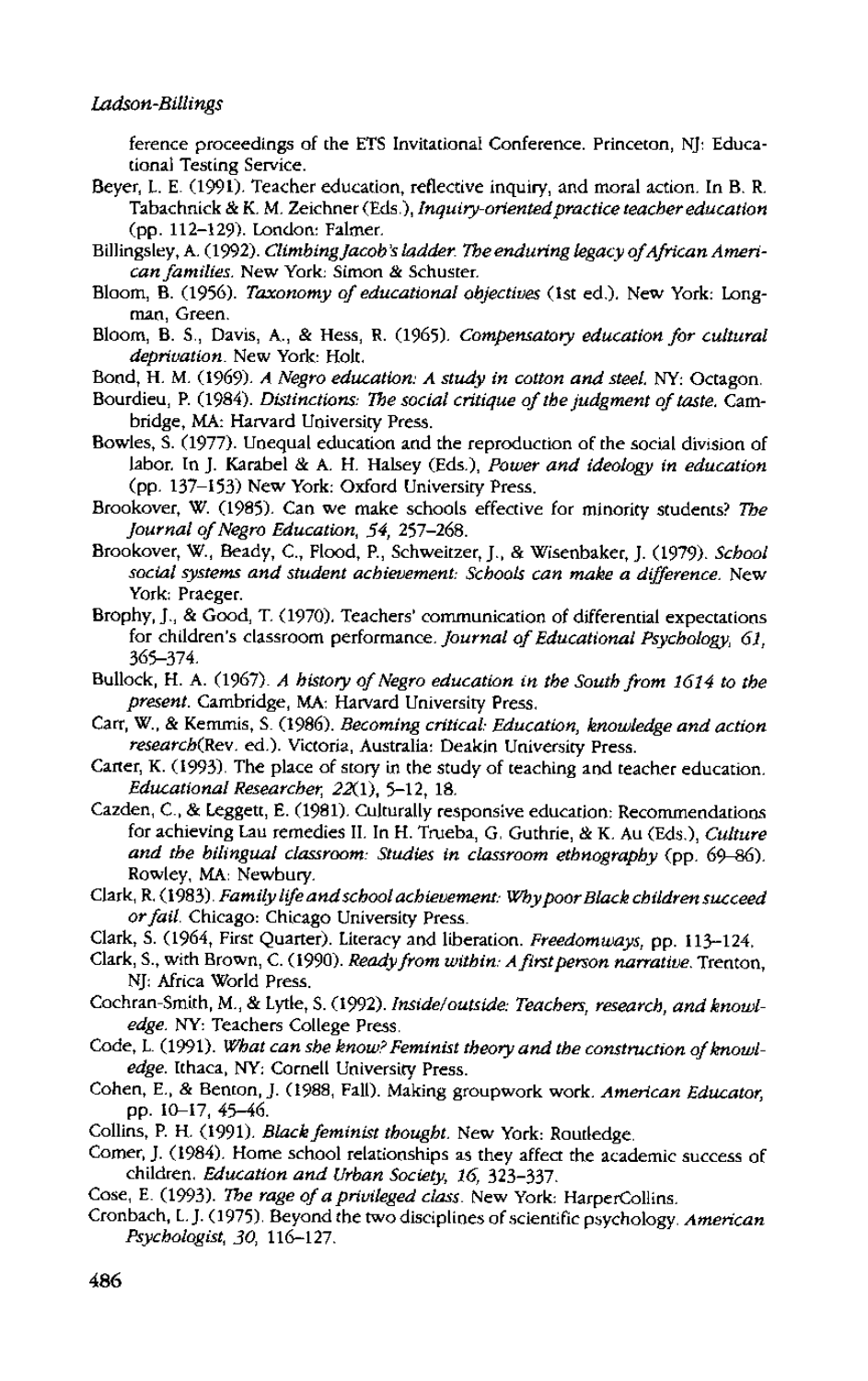- Cuban, L. (1989). The "at-risk" label and the problem of urban school reform. Phi Delta Kappan, 70, 264-271.
- Delpit, L. (1992). Acquisition of literate discourse: Bowing before the master? Theory into Practice, 31, 296-271.
- Edmonds, R. (1979). Effective schools for the urban poor. Educational Leadership,  $37.15 - 24.$
- Elliot, J. (1991). Action research for educational change. Philadelphia: Open University Press.
- Ellsworth, E. (1989). Why doesn't this feel empowering? Working through the repressive myths of critical pedagogy. Harvard Educational Review, 59, 297-324.
- Erickson, F. (1987). Transformation and school success: The politics and culture of educational achievement. Anthropology and Education, 18, 335-356.
- Erickson, F. (1993). Transformation and school success: The politics and culture of educational achhievement. In E. Jacob & C. Jordan (Eds.), Minority education: Anthropological perspectives (pp. 27-51). Norwood, NJ: Ablex.
- Erickson, F., & Mohatt, G. (1982). Cultural organization and participation structures in two classrooms of Indian students. In G. Spindler (Ed.), Doing the ethnography of schooling (pp. 131-174). New York: Holt, Rinehart & Winston.
- Fine, M. (1986). Why urban adolescents drop into and out of high school. Teachers College Record, 87, 393-409.
- Fordham, S. (1988). Racelessness as a factor in Black student's school success: Pragmatic strategy or pyrrhic victory? Harvard Educational Review, 58, 54-84.
- Fordham, S., & Ogbu, J. (1986). Black students' school success: Coping with the burden of "acting white." The Urban Review, 18, 176-206.
- Foster, H. L. (1986). Ribbin', jivin' and playin' the dozens. Cambridge, MA: Ballinger.
- Foster, M. (1991). Constancy, connectedness, and constraints in the lives of African American teachers. National Women's Studies Journal, 3, 233-261.
- Freire, P. (1973). Education for critical consciousness. New York: Seabury.
- Freire, P. (1974). Pedagogy of the oppressed. New York: Seabury.
- Gage, N. L. (1989). The paradigm wars and their aftermath. Educational Researcher.  $18(7), 4-10.$
- Gay, G., & Abrahamson, R. D. (1972). Talking black in the classroom. In R. D. Abrahamson & R. Troike (Eds.), Language and cultural diversity in education (pp.200-208). Englewood Cliffs, NJ: Prentice-Hall.
- Gilligan, C. (1982). In a different voice. Cambridge, MA: Harvard University Press.
- Giroux, H. (1983). Theory and resistance: A pedagogy for the opposition. Hadley, MA: Bergin & Garvey.
- Giroux, H., & Simon, R. (1989). Popular culture and critical pedagogy: Everyday life as a basis for curriculum knowledge. In H. Giroux & P. McLaren (Eds.), Critical pedagogy, the state, and cultural struggle (pp. 236-252). Albany, NY: State University of New York Press.
- Glaser, B. G., & Strauss, A. L. (1967). The discovery of grounded theory: Strategies for qualitative research. Chicago: Aldine.
- Gouldner, A. (1970). The coming crisis in western sociology. New York: Basic.
- Grant, C. A. (1989). Urban teachers: Their new colleagues and curriculum. Phi Delta Каррап, 70, 764-770.
- Haberman, M. (1991a). The rationale for training adults as teachers. In C. E. Sleeter (Ed.), Empowerment through multicultural education (pp. 275-286). Albany, NY: State University of New York Press.
- Haberman, M. (1991b). Can cultural awareness be taught in teacher education programs? Teaching Education, 4, 25-32.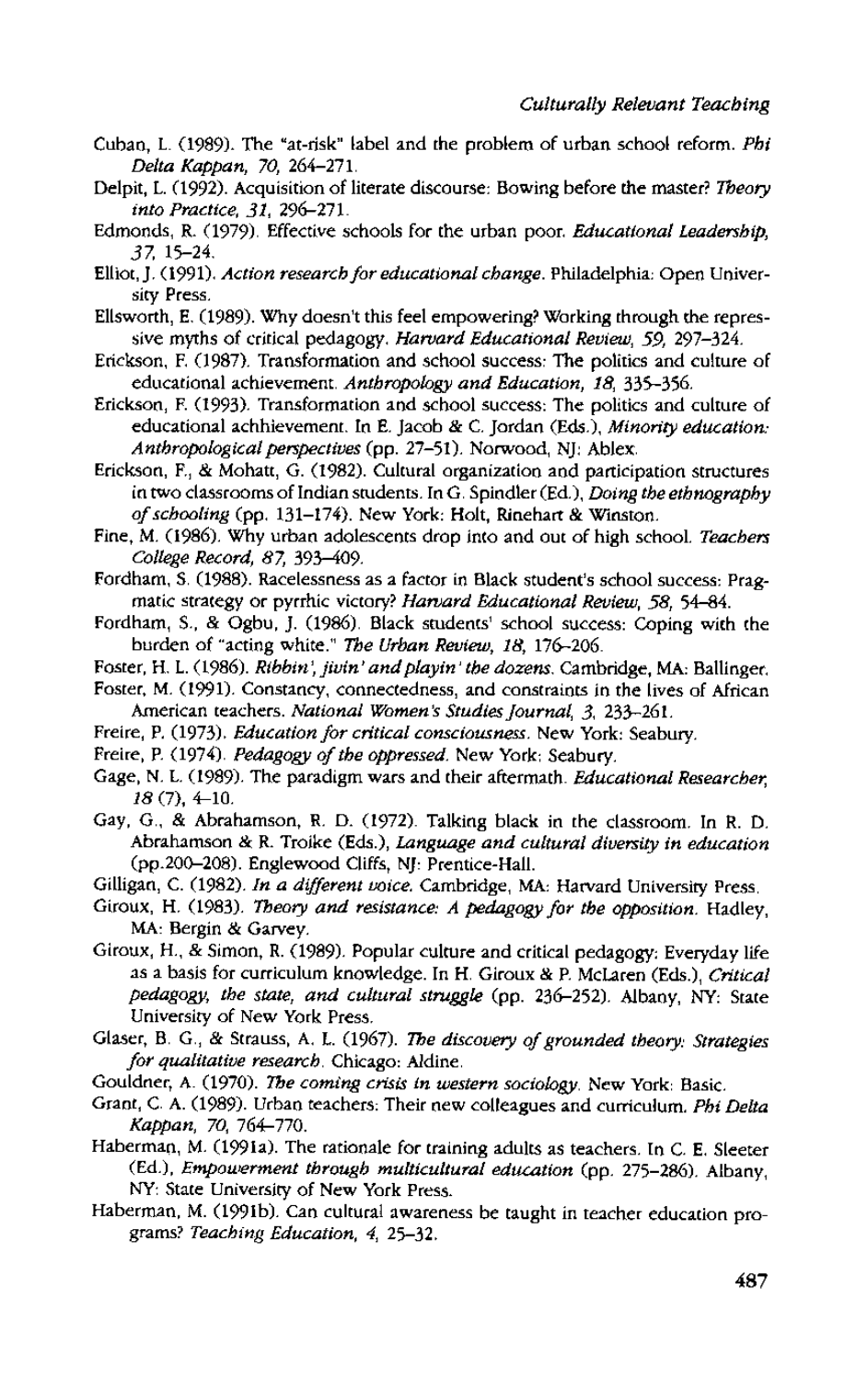- Haberman, M. (1994, January 24). Redefining the "best and the brightest." In These Times. pp. 17-18.
- Harding, V. (1981). There is a river: The Black struggle for freedom in America. Harcourt Brace Jovanovich.
- Harris, V. (1992). African American conceptions of literacy: A historical perspective. Theory into Practice, 31, 276-286.
- Hilliard, A. (1992). Behavioral style, culture, and teaching and learning. The Journal of Negro Education, 61, 370-377.
- Hooks, B. (1989). Talking back: Thinking feminist, thinking black. Boston: South End Press.
- Irvine, J. (1990). Black students and school failure. Westport, CT. Greenwood.
- Johnson, C. (1936). The education of the Negro child. American Sociological Review,  $1, 264 - 272.$
- Jordan, C. (1985). Translating culture: From ethnographic information to educational program. Anthropology and Education Quarterly, 16, 105-123.
- Kaestle, C. (1993). The awful reputation of educational research. *Educational* Researcher, 22 (1), 23, 26-31.
- Katzer, J., Cook, K., & Crouch, W. (1978). Evaluating information. Menlo Park, CA: Addison-Wesley.
- King, J. (1991a). Unfinished business: Black student alienation and Black teachers' emancipatory pedagogy. In M. Foster (Ed.), Readings on equal education (Vol. 11, pp. 245-271). New York: AMS.
- King, J. (1991b). Dysconscious racism: Ideology, identity, and the miseducation of teachers. The Journal of Negro Education, 60, 133-146.
- King, J., & Ladson-Billings, G. (1990). The teacher education challenge in elite university settings: Developing critical perspectives for teaching in a democratic and multicultural society. European Journal of Intercultural Studies, 1, 15-30.
- King, J., & Mitchell, C. A. (1990). Black mothers to sons: Juxtaposing African American literature with social practice. New York: Peter Lang.
- Kleinfeld, J. (1992). Learning to think like a teacher: The study of cases. In J. Shulman (Ed.), Case methods in teacher education (pp. 33-49). New York: Teachers College Press.
- Kuhn, T. S. (1970). The origins of scientific revolutions. Chicago: University of Chicago Press.
- Labov, W. (1969). The logic of non-standard Negro English. In J. E. Alatis (Ed.). Linguistics and the teaching of standard English (Monograph Series on Language and Linguistics, No. 22). Washington, DC: Georgetown University Press,
- Ladson-Billings, G. (1990). Like lightning in a bottle: Attempting to capture the pedagogical excellence of successful teachers of Black students. International Journal of Qualitative Studies in Education, 3, 335–344.
- Ladson-Billings, G. (1992a). Liberatory consequences of literacy: A case of culturally relevant instruction for African American students. The Journal of Negro Education, 61, 378-391.
- Ladson-Billings, G. (1992b). Reading between the lines and beyond the pages: A culturally relevant approach to literacy teaching. Theory into Practice, 31, 312-320.

Ladson-Billings, G. (1994). The dreamkeepers: Successful teaching for African American students. San Francisco: Jossey-Bass.

- Lather, P. (1986). Research as praxis. Harvard Educational Review, 56, 257-277.
- Lee, C. (1994). African-centered pedagogy: Complexities and possibilities. In M. J. Shujaa (Ed.), Too much schooling, too little education (pp. 295-318). Trenton, NJ: Africa World Press.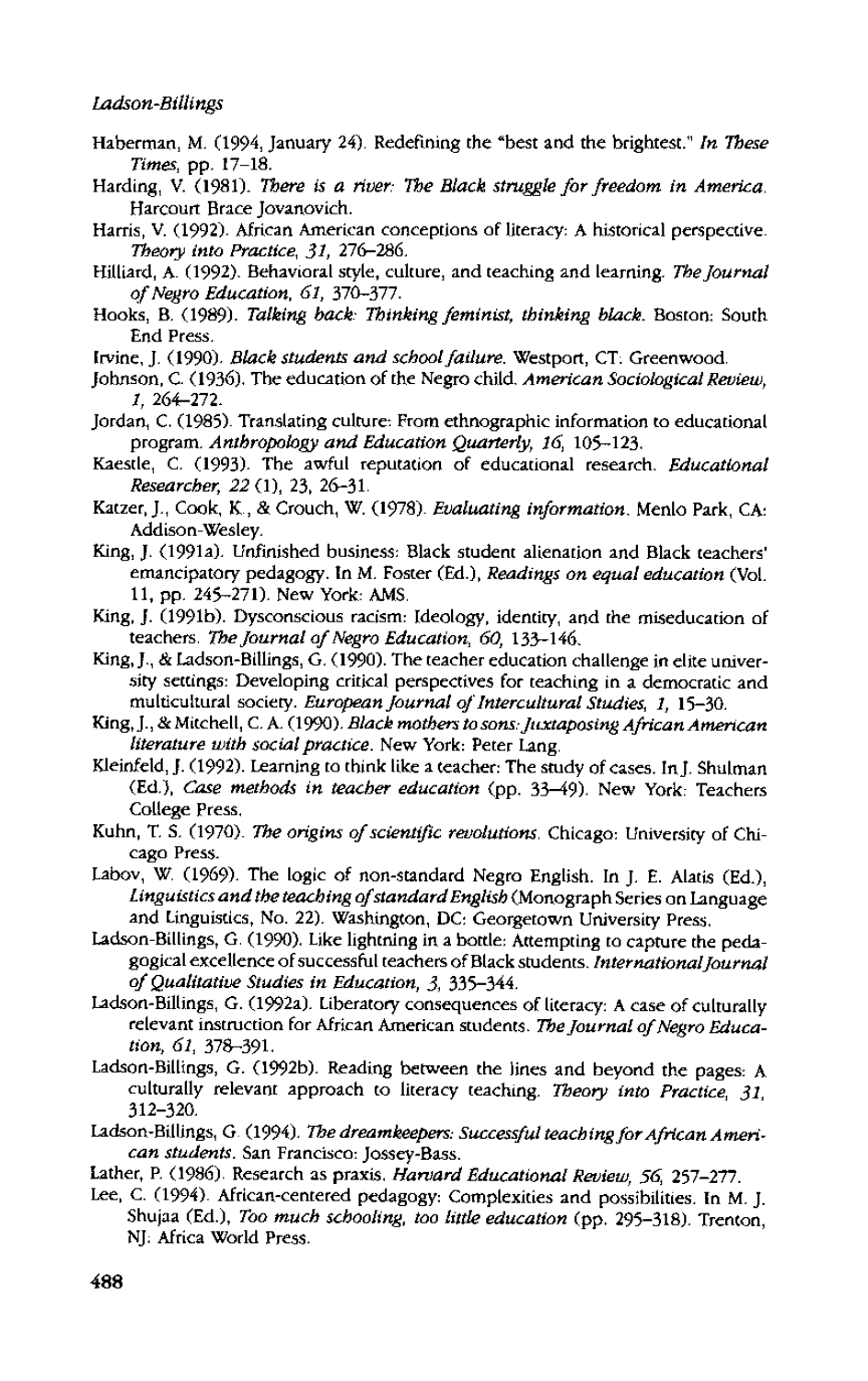- Lipman, P. (1993). The influence of restructuring on teachers' beliefs about and practices with African American students. Unpublished doctoral dissertation. University of Wisconsin, Madison.
- Lutz, F., & Ramsey, M. (1974). The use of anthropological field methods in education. Educational Researcher, 3 (10), 5-9.

McLaren, P. (1989). Life in schools. White Plains, NY: Longman.

- Mohatt, G., & Erickson, F. (1981). Cultural differences in teaching styles in an Odawa school: A sociolinguistic approach. In H. Trueba, G. Guthrie, & K. Au (Eds.), Culture and the bilingual classroom: Studies in classroom ethnography (pp. 105-119). Rowley, MA: Newbury.
- Morris, A. (1984). The origins of the civil rights movement. New York: The Free Press.
- Murrell, P. (1990, April). Cultural politics in teacher education: What's missing in the preparation of African American teachers? Paper presented at the Annual Meeting of the American Educational Research Association, Boston.
- Murrell, P. (1991, April). Deconstructing informal knowledge of exemplary teaching in diverse urban communities: Apprenticing preservice teachers as case study researchers in cultural sites. Paper presented at the Annual Meeting of the American Educational Research Association, Chicago.
- Murrell, P. (1993). Afrocentric immersion: Academic and personal development of African American males in public schools. In T. Perry & J. Fraser (Eds.), Freedom's plow: Teaching in the multicultural classroom (pp. 231-259). New York: Routledge.
- Narayan, K. (1993). How native is a "native" anthropologist? American Anthropologist, 95, 671–686.
- Nelson, J. (1993). Volunteer slavery. Chicago: Noble.
- Noddings, N. (1984). Caring. Berkeley: University of California Press.
- Noddings, N. (1991). Stories in dialogue: Caring and interpersonal reasoning. In C. Witherell & N. Noddings (Eds.), Stories lives tell: Narrative and dialogue in education (pp. 157-170). New York: Teachers College Press.
- Noordhoff, K. (1990). Shaping the rhetoric of reflection for multicultural settings. In R. T. Cliff, W. R. Houston, & M. C. Pugach (Eds.), Encouraging reflective practice in education (pp. 163-185). New York: Teachers College Press.
- Noordhoff, K., & Kleinfeld, J. (1991, April). Preparing teachers for multicultural classrooms: A case study in rural Alaska. Paper presented at the Annual Meeting of the American Educational Research Association, Chicago,
- Ogbu, J. (1981). Black education: A cultural-ecological perspective. In H. P. McAdoo (Ed.), Black families (pp. 139-154). Beverly Hills: Sage.
- Ogbu, J. (1983). Minority status and schooling in plural societies. Comparative Education Review, 27, 168-190.
- Padilla, A. (1994). Ethnic minority scholars, research, and mentoring: Current and future issues. Educational Researcher, 23 (4), 24-27.
- Patton, M. Q. (1975). Alternative evaluation research paradigm. Grand Forks, ND: University of North Dakota Press.
- Perry, T. (1993). Toward a theory of African American school achievement (Report No. 16). Wheelock College, Boston, MA: Center on Families, Communities, Schools, and Children's Learning.
- Peterson, P., & Neumann, A. (Eds.). (1995). Research and everyday life: The personal sources of educational inquiry. New York: Teachers College Press.
- Piestrup, A. (1973). Black dialect interference and accommodation of reading instruction in first grade (Monograph No. 4). Berkeley: Language Behavior Research Laboratory.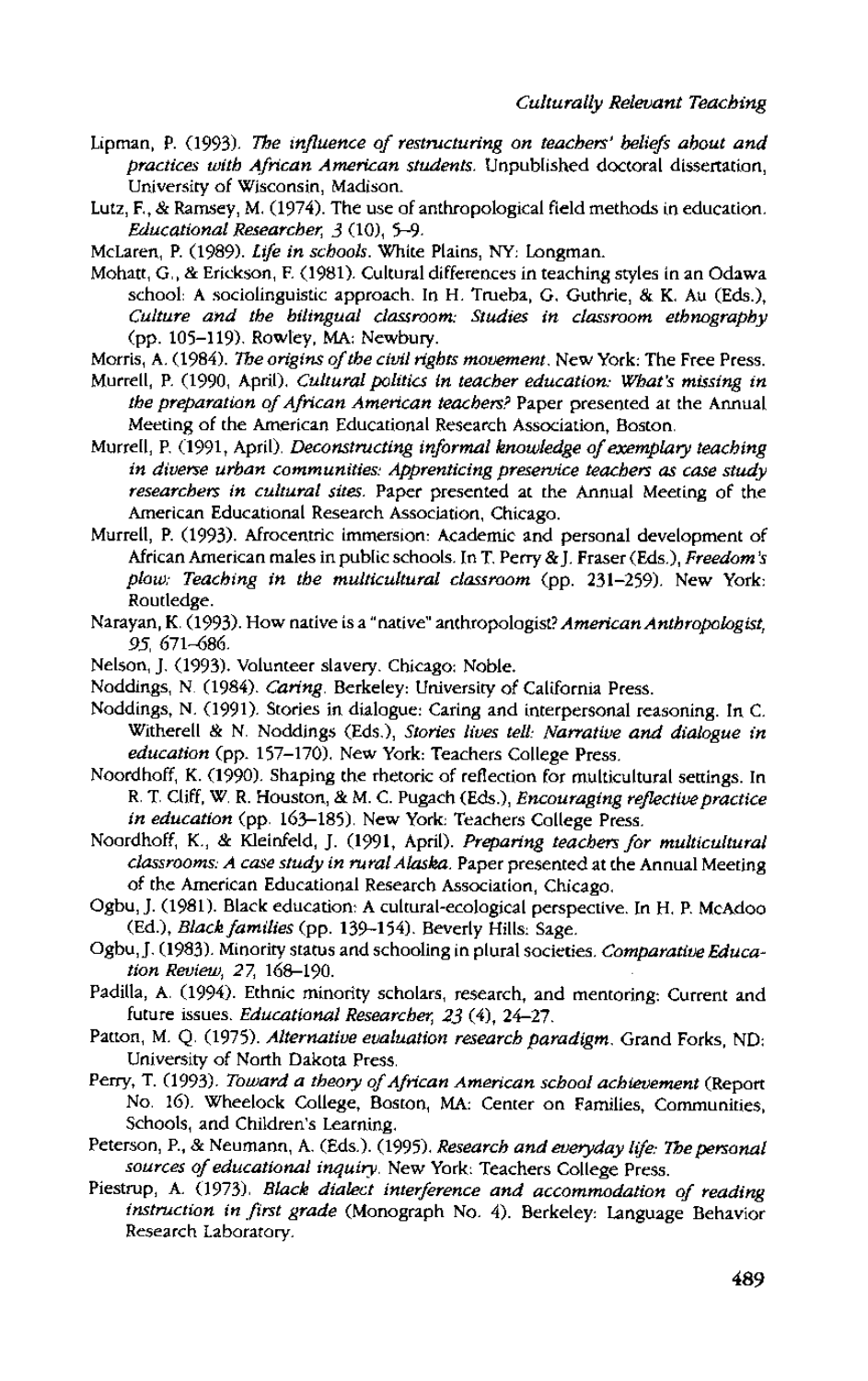- Popkewitz, T. S. (1991). A political sociology of educational reform. New York: Teachers College Press.
- Ratteray, J. D. (1994). The search for access and content in the education of African Americans. In M. J. Shujaa (Ed.), Too much schooling, too little education (pp. 123-142). Trenton, NJ: Africa World Press.
- Rist, R. (1970). Student social class and teacher expectations: The self-fulfilling prophecy in ghetto schools. Harvard Educational Review, 40, 411-450.
- Rist, R. (1990). On the relations among educational research paradigms: From disdain to dEtentes. In K. Dougherty & F. Hammack (Eds.), Education and society: A reader (pp. 81-95). New York: Harcourt Brace Javanovich.
- Robinson, R. (1993, February 25). P. C. Anderson students try hand at problemsolving. Dallas Examiner, pp. 1, 8.
- Rosaldo, R. (1989). Culture and truth: The remaking of social analysis. Boston: Beacon.
- Rury, J. (1983). The New York African Free School, 1827-1836: Conflict over community control of Black education. *Phylon*, 44, 187, 198.
- Shulman, L. (1987). Knowledge and teaching: Foundations of the new reform. Harvard Educational Review, 63, 161-182.
- Siddle-Walker, V. (1993). Caswell County Training School, 1933-1969: Relationships between community and school. Harvard Educational Review, 63, 161-182.
- Singer, E. (1988). What is cultural congruence, and why are they saying such terrible things about it? (Occasional Paper). East Lansing, MI: Institute for Research on Teaching.
- Slaughter, D., & Kuehne, V. (1988). Improving Black education: Perspectives on parent involvement. Urban League Review, 11, 59-75.
- Slavin, R. (1987). Cooperative learning and the cooperative school. Educational Leadership, 45, 7-13.
- Smith, L. M. (1978). An evolving logic of participant observation, education ethnography, and other case studies. In L. Shulman (Ed.), Review of research in education (pp. 316–377). Itasca, IL: Peacock/AERA,
- Spradley, J. (1979). The ethnographic interview. New York: Holt, Rinehart & Winston.
- Staples, B. (1994). Parallel time: Growing up in black and white. New York: Pantheon.
- Stenhouse, L. (1983). The relevance of practice to theory. Theory into Practice, 22, 211-215.
- Strike, K. (1993). Professionalism, democracy, and discursive communities: Normative reflections on restructuring. American Educational Research Journal, 30, 255–275.
- Villegas, A. (1988). School failure and cultural mismatch: Another view. The Urban Review, 20, 253-265.
- Vogt, L., Jordan, C., & Tharp, R. (1987). Explaining school failure, producing school success: Two cases. Anthropology and Education Quarterly, 18, 276-286.
- Weiler, K. (1988). Women teaching for change. New York: Bergin & Garvey.
- Weinberg, M. (1977). A chance to learn: A history of race and education in the United States. Cambridge, MA: Cambridge University Press.
- Wilcox, K. (1982). Differential socialization in the classroom: Implications for equal opportunity. In G. Spindler (Ed.), Doing the ethnography of schooling (pp. 268-309). Prospect Heights, IL: Waveland.
- Woodson, C. G. (1919). The education of the Negro prior to 1861. Washington, DC: Associated Publishers.

Young R. (1990). A critical theory of education. New York: Teachers College Press.

Zeichner, K. (1990). Preparing teachers for democratic schools. Action in Teacher Education, 11, 5-10.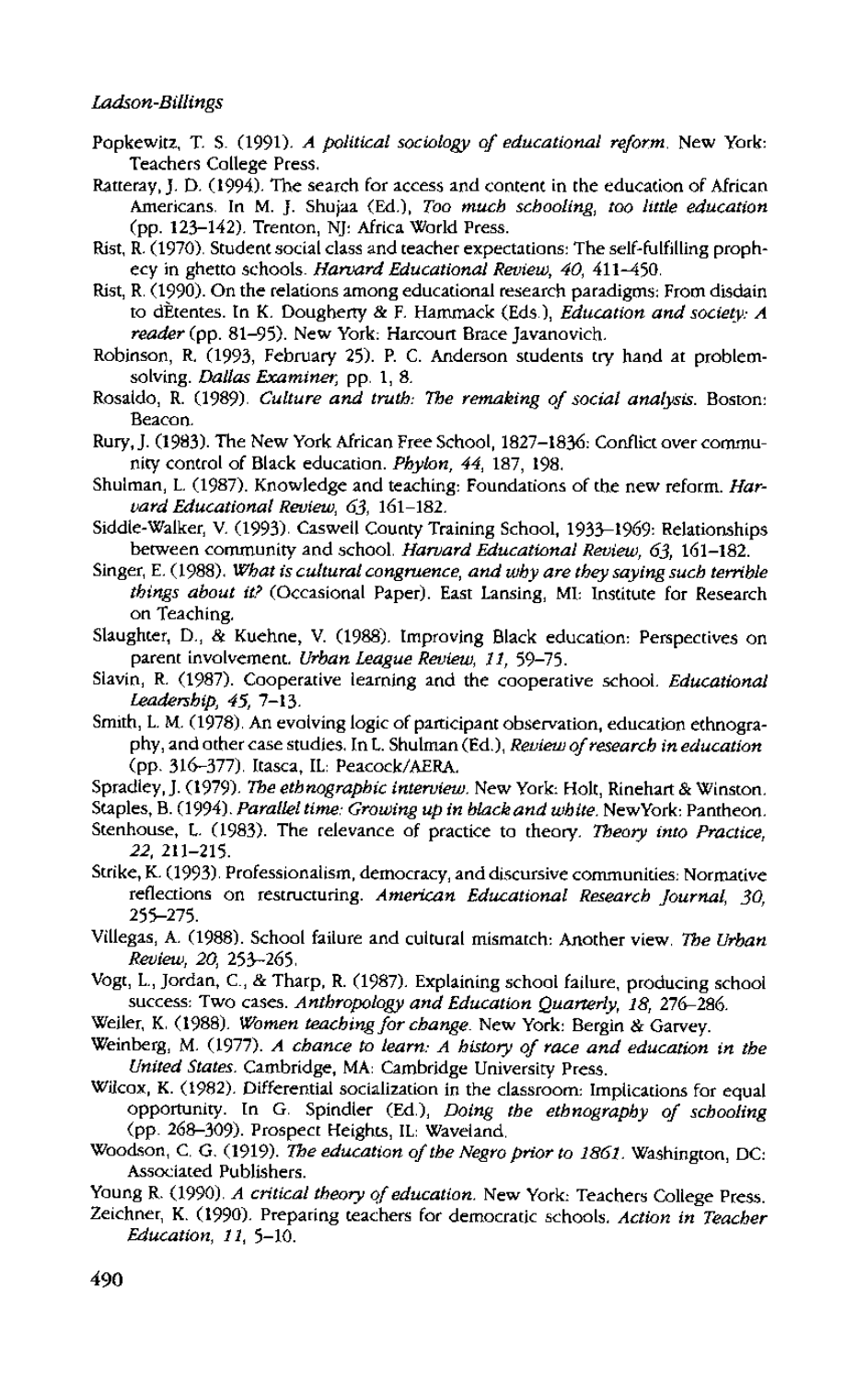### Culturally Relevant Teaching

Zeichner, K. (1992). Educating teachers for cultural diversity (Special Report). East Lansing, MI: National Center for Research on Teacher Learning.

Manuscript received June 20, 1994

Revision received September 19, 1994

Accepted September 24, 1994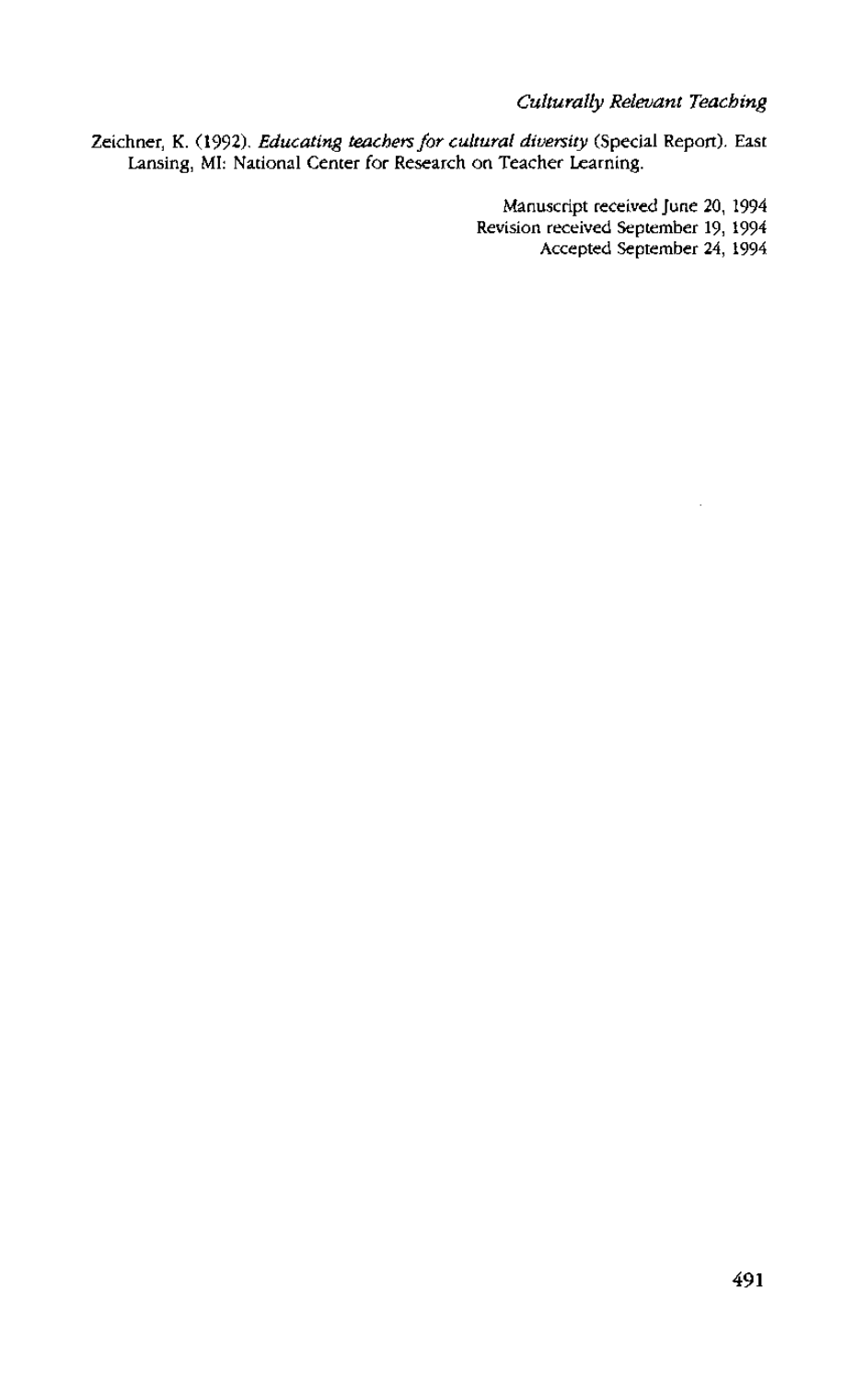http://www.jstor.org

# **LINKED CITATIONS**

*- Page 1 of 5 -*



*You have printed the following article:*

**Toward a Theory of Culturally Relevant Pedagogy** Gloria Ladson-Billings *American Educational Research Journal*, Vol. 32, No. 3. (Autumn, 1995), pp. 465-491. Stable URL: [http://links.jstor.org/sici?sici=0002-8312%28199523%2932%3A3%3C465%3ATATOCR%3E2.0.CO%3B2-4](http://links.jstor.org/sici?sici=0002-8312%28199523%2932%3A3%3C465%3ATATOCR%3E2.0.CO%3B2-4&origin=JSTOR-pdf)

*This article references the following linked citations. If you are trying to access articles from an off-campus location, you may be required to first logon via your library web site to access JSTOR. Please visit your library's website or contact a librarian to learn about options for remote access to JSTOR.*

## **References**

## **On the Threats That Do "Not" Face Educational Research** Ron Amundson; Ronald C. Serlin; Richard Lehrer *Educational Researcher*, Vol. 21, No. 9. (Dec., 1992), pp. 19-24. Stable URL:

[http://links.jstor.org/sici?sici=0013-189X%28199212%2921%3A9%3C19%3AOTTTD%22%3E2.0.CO%3B2-5](http://links.jstor.org/sici?sici=0013-189X%28199212%2921%3A9%3C19%3AOTTTD%22%3E2.0.CO%3B2-5&origin=JSTOR-pdf)

## **The Afrocentric Idea in Education**

Molefi Kete Asante *The Journal of Negro Education*, Vol. 60, No. 2. (Spring, 1991), pp. 170-180. Stable URL: [http://links.jstor.org/sici?sici=0022-2984%28199121%2960%3A2%3C170%3ATAIIE%3E2.0.CO%3B2-L](http://links.jstor.org/sici?sici=0022-2984%28199121%2960%3A2%3C170%3ATAIIE%3E2.0.CO%3B2-L&origin=JSTOR-pdf)

## **Editorial: Practice Oriented Inquiry: A "Third Approach" to Research in Education**

J. Myron Atkin *Educational Researcher*, Vol. 2, No. 7. (Jul., 1973), pp. 3-4. Stable URL: [http://links.jstor.org/sici?sici=0013-189X%28197307%292%3A7%3C3%3AEPOIA%22%3E2.0.CO%3B2-X](http://links.jstor.org/sici?sici=0013-189X%28197307%292%3A7%3C3%3AEPOIA%22%3E2.0.CO%3B2-X&origin=JSTOR-pdf)

## **African American Scholarship and the Evolution of Multicultural Education**

James A. Banks *The Journal of Negro Education*, Vol. 61, No. 3, Africentrism and Multiculturalism: Conflict or Consonance. (Summer, 1992), pp. 273-286. Stable URL: [http://links.jstor.org/sici?sici=0022-2984%28199222%2961%3A3%3C273%3AAASATE%3E2.0.CO%3B2-6](http://links.jstor.org/sici?sici=0022-2984%28199222%2961%3A3%3C273%3AAASATE%3E2.0.CO%3B2-6&origin=JSTOR-pdf)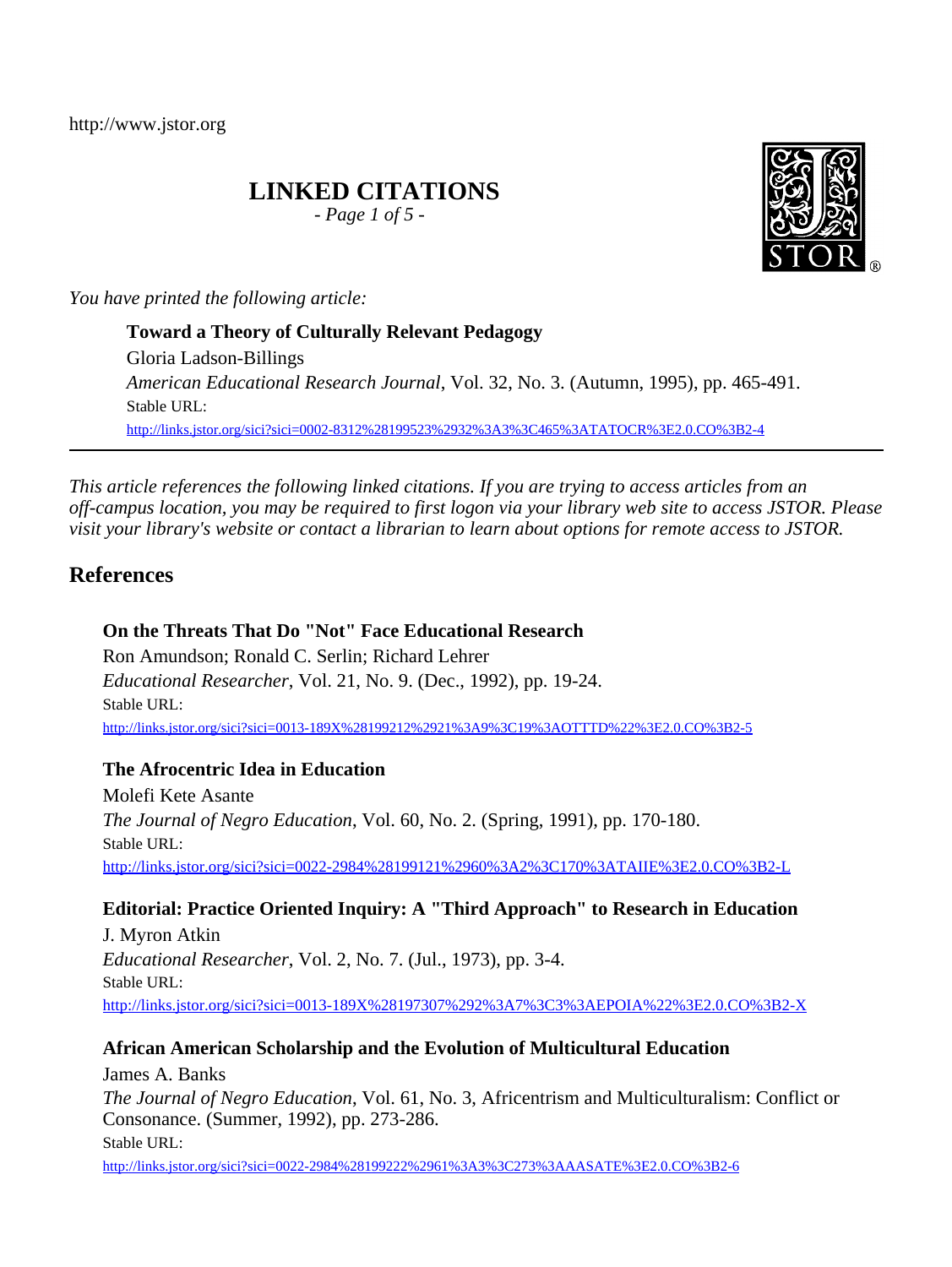http://www.jstor.org

# **LINKED CITATIONS**

*- Page 2 of 5 -*



## **Whose Side Are We On?**

Howard S. Becker *Social Problems*, Vol. 14, No. 3. (Winter, 1967), pp. 239-247. Stable URL: [http://links.jstor.org/sici?sici=0037-7791%28196724%2914%3A3%3C239%3AWSAWO%3E2.0.CO%3B2-D](http://links.jstor.org/sici?sici=0037-7791%28196724%2914%3A3%3C239%3AWSAWO%3E2.0.CO%3B2-D&origin=JSTOR-pdf)

## **Can We Make Schools Effective for Minority Students?**

Wilbur B. Brookover *The Journal of Negro Education*, Vol. 54, No. 3, Successful Schooling Policies, Practices, Programs. (Summer, 1985), pp. 257-268. Stable URL: [http://links.jstor.org/sici?sici=0022-2984%28198522%2954%3A3%3C257%3ACWMSEF%3E2.0.CO%3B2-7](http://links.jstor.org/sici?sici=0022-2984%28198522%2954%3A3%3C257%3ACWMSEF%3E2.0.CO%3B2-7&origin=JSTOR-pdf)

## **The Place of Story in the Study of Teaching and Teacher Education**

Kathy Carter *Educational Researcher*, Vol. 22, No. 1. (Jan. - Feb., 1993), pp. 5-12+18. Stable URL: [http://links.jstor.org/sici?sici=0013-189X%28199301%2F02%2922%3A1%3C5%3ATPOSIT%3E2.0.CO%3B2-V](http://links.jstor.org/sici?sici=0013-189X%28199301%2F02%2922%3A1%3C5%3ATPOSIT%3E2.0.CO%3B2-V&origin=JSTOR-pdf)

## **Transformation and School Success: The Politics and Culture of Educational Achievement**

Frederick Erickson *Anthropology & Education Quarterly*, Vol. 18, No. 4, Explaining the School Performance of Minority Students. (Dec., 1987), pp. 335-356. Stable URL: [http://links.jstor.org/sici?sici=0161-7761%28198712%2918%3A4%3C335%3ATASSTP%3E2.0.CO%3B2-6](http://links.jstor.org/sici?sici=0161-7761%28198712%2918%3A4%3C335%3ATASSTP%3E2.0.CO%3B2-6&origin=JSTOR-pdf)

## **The Paradigm Wars and Their Aftermath: A "Historical" Sketch of Research on Teaching since 1989**

N. L. Gage *Educational Researcher*, Vol. 18, No. 7. (Oct., 1989), pp. 4-10. Stable URL: [http://links.jstor.org/sici?sici=0013-189X%28198910%2918%3A7%3C4%3ATPWATA%3E2.0.CO%3B2-7](http://links.jstor.org/sici?sici=0013-189X%28198910%2918%3A7%3C4%3ATPWATA%3E2.0.CO%3B2-7&origin=JSTOR-pdf)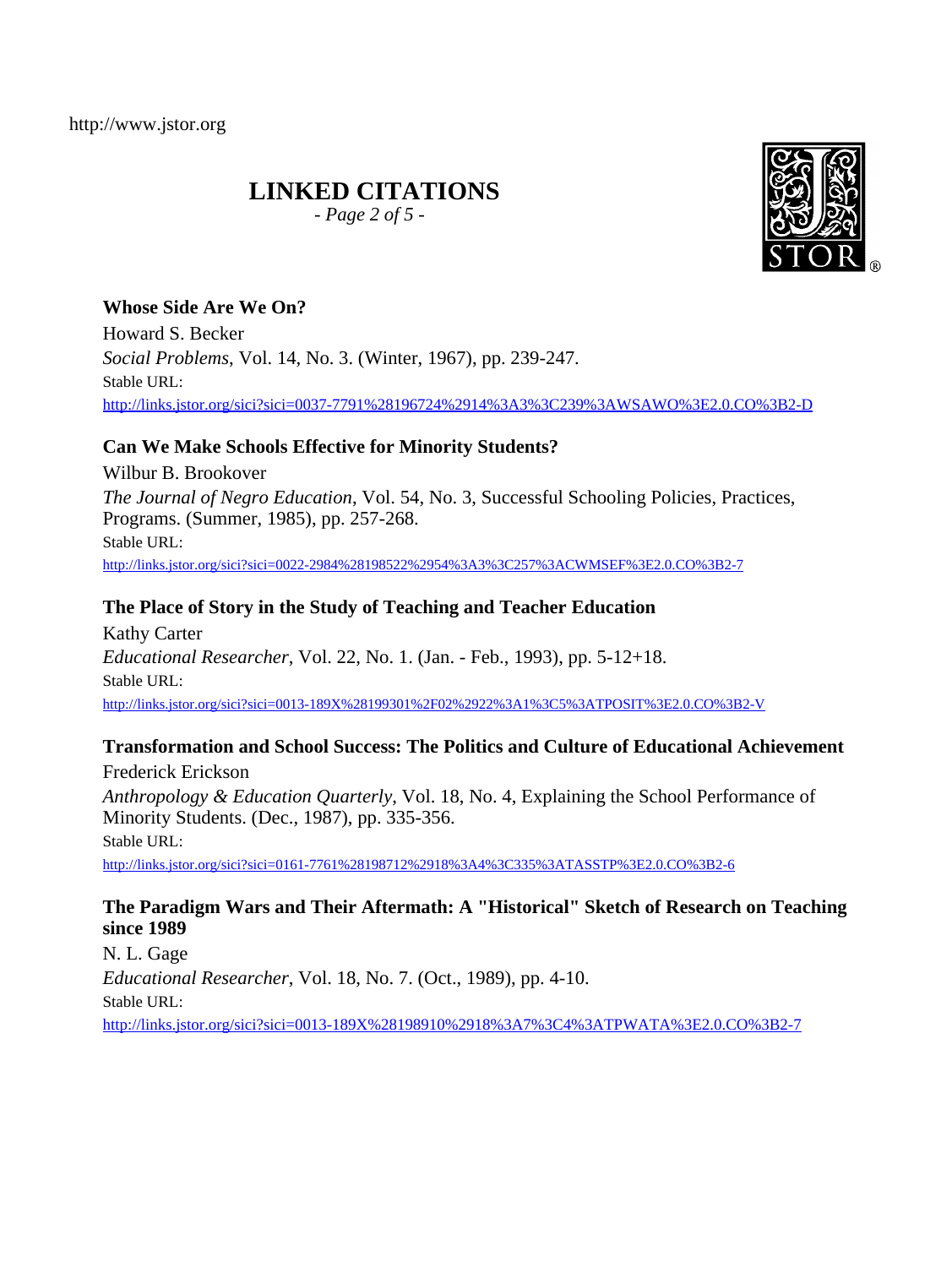# **LINKED CITATIONS**

*- Page 3 of 5 -*



## **Behavioral Style, Culture, and Teaching and Learning**

Asa G. Hilliard, III *The Journal of Negro Education*, Vol. 61, No. 3, Africentrism and Multiculturalism: Conflict or Consonance. (Summer, 1992), pp. 370-377. Stable URL: [http://links.jstor.org/sici?sici=0022-2984%28199222%2961%3A3%3C370%3ABSCATA%3E2.0.CO%3B2-I](http://links.jstor.org/sici?sici=0022-2984%28199222%2961%3A3%3C370%3ABSCATA%3E2.0.CO%3B2-I&origin=JSTOR-pdf)

## **The Education of the Negro Child**

Charles S. Johnson *American Sociological Review*, Vol. 1, No. 2. (Apr., 1936), pp. 264-272. Stable URL: [http://links.jstor.org/sici?sici=0003-1224%28193604%291%3A2%3C264%3ATEOTNC%3E2.0.CO%3B2-4](http://links.jstor.org/sici?sici=0003-1224%28193604%291%3A2%3C264%3ATEOTNC%3E2.0.CO%3B2-4&origin=JSTOR-pdf)

## **Translating Culture: From Ethnographic Information to Educational Program**

Cathie Jordan *Anthropology & Education Quarterly*, Vol. 16, No. 2, Applying Educational Anthropology. (Summer, 1985), pp. 105-123. Stable URL: [http://links.jstor.org/sici?sici=0161-7761%28198522%2916%3A2%3C105%3ATCFEIT%3E2.0.CO%3B2-0](http://links.jstor.org/sici?sici=0161-7761%28198522%2916%3A2%3C105%3ATCFEIT%3E2.0.CO%3B2-0&origin=JSTOR-pdf)

## **The Awful Reputation of Education Research**

Carl F. Kaestle *Educational Researcher*, Vol. 22, No. 1. (Jan. - Feb., 1993), pp. 23+26-31. Stable URL: [http://links.jstor.org/sici?sici=0013-189X%28199301%2F02%2922%3A1%3C23%3ATAROER%3E2.0.CO%3B2-U](http://links.jstor.org/sici?sici=0013-189X%28199301%2F02%2922%3A1%3C23%3ATAROER%3E2.0.CO%3B2-U&origin=JSTOR-pdf)

## **Dysconscious Racism: Ideology, Identity, and the Miseducation of Teachers**

Joyce E. King *The Journal of Negro Education*, Vol. 60, No. 2. (Spring, 1991), pp. 133-146. Stable URL: [http://links.jstor.org/sici?sici=0022-2984%28199121%2960%3A2%3C133%3ADRIIAT%3E2.0.CO%3B2-7](http://links.jstor.org/sici?sici=0022-2984%28199121%2960%3A2%3C133%3ADRIIAT%3E2.0.CO%3B2-7&origin=JSTOR-pdf)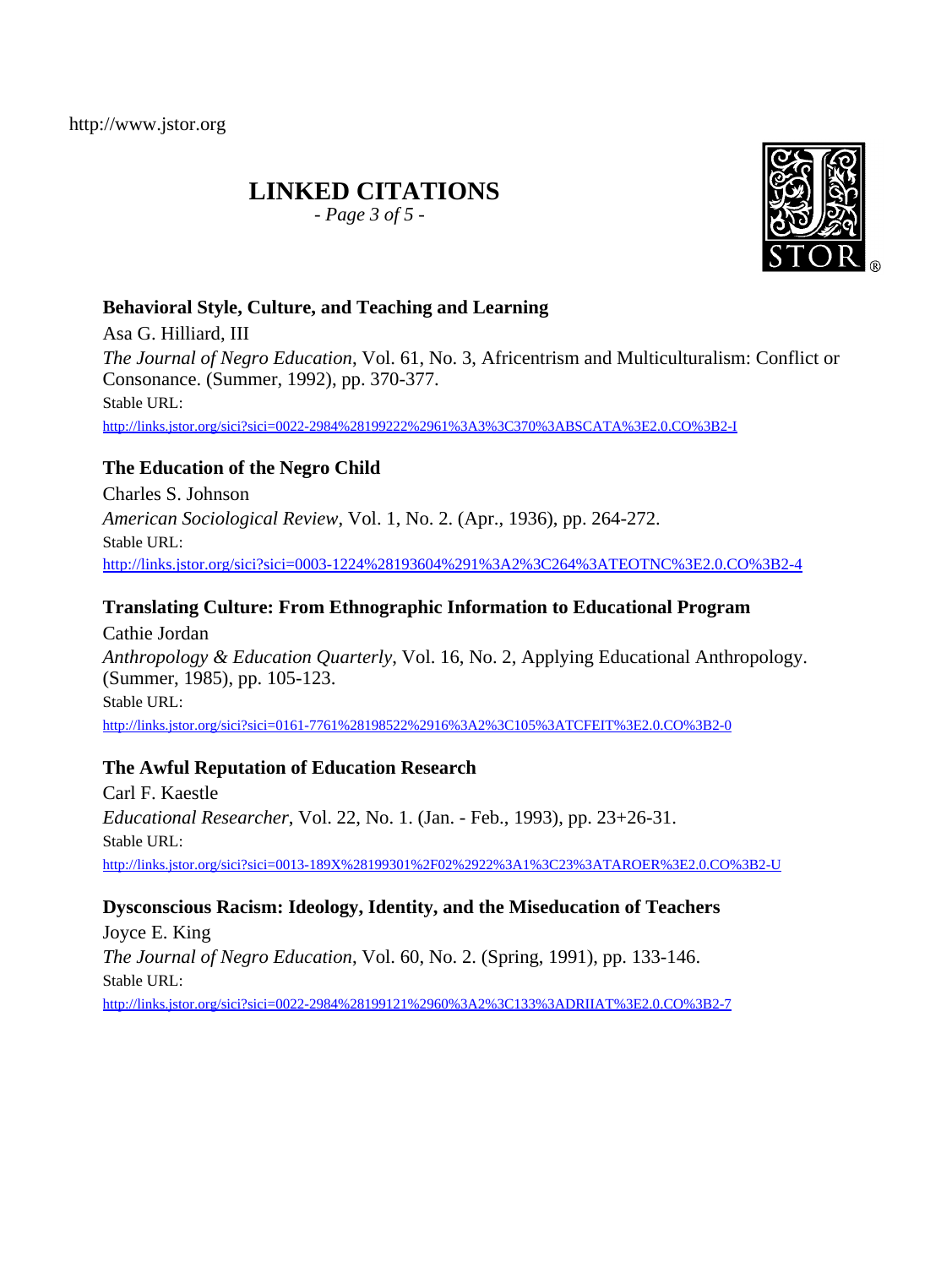# **LINKED CITATIONS**

*- Page 4 of 5 -*



## **Liberatory Consequences of Literacy: A Case of Culturally Relevant Instruction for African American Students**

Gloria Ladson-Billings *The Journal of Negro Education*, Vol. 61, No. 3, Africentrism and Multiculturalism: Conflict or Consonance. (Summer, 1992), pp. 378-391. Stable URL: [http://links.jstor.org/sici?sici=0022-2984%28199222%2961%3A3%3C378%3ALCOLAC%3E2.0.CO%3B2-G](http://links.jstor.org/sici?sici=0022-2984%28199222%2961%3A3%3C378%3ALCOLAC%3E2.0.CO%3B2-G&origin=JSTOR-pdf)

## **The Use of Anthropological Field Methods in Education**

Frank W. Lutz; Margaret A. Ramsey *Educational Researcher*, Vol. 3, No. 10. (Nov., 1974), pp. 5-9. Stable URL: [http://links.jstor.org/sici?sici=0013-189X%28197411%293%3A10%3C5%3ATUOAFM%3E2.0.CO%3B2-V](http://links.jstor.org/sici?sici=0013-189X%28197411%293%3A10%3C5%3ATUOAFM%3E2.0.CO%3B2-V&origin=JSTOR-pdf)

## **How Native Is a "Native" Anthropologist?**

Kirin Narayan *American Anthropologist*, New Series, Vol. 95, No. 3. (Sep., 1993), pp. 671-686. Stable URL: [http://links.jstor.org/sici?sici=0002-7294%28199309%292%3A95%3A3%3C671%3AHNIA%22A%3E2.0.CO%3B2-Z](http://links.jstor.org/sici?sici=0002-7294%28199309%292%3A95%3A3%3C671%3AHNIA%22A%3E2.0.CO%3B2-Z&origin=JSTOR-pdf)

## **Minority Status and Schooling in Plural Societies**

John U. Ogbu *Comparative Education Review*, Vol. 27, No. 2. (Jun., 1983), pp. 168-190. Stable URL: [http://links.jstor.org/sici?sici=0010-4086%28198306%2927%3A2%3C168%3AMSASIP%3E2.0.CO%3B2-W](http://links.jstor.org/sici?sici=0010-4086%28198306%2927%3A2%3C168%3AMSASIP%3E2.0.CO%3B2-W&origin=JSTOR-pdf)

## **Ethnic Minority Scholars, Research, and Mentoring: Current and Future Issues**

Amado M. Padilla *Educational Researcher*, Vol. 23, No. 4. (May, 1994), pp. 24-27. Stable URL: [http://links.jstor.org/sici?sici=0013-189X%28199405%2923%3A4%3C24%3AEMSRAM%3E2.0.CO%3B2-N](http://links.jstor.org/sici?sici=0013-189X%28199405%2923%3A4%3C24%3AEMSRAM%3E2.0.CO%3B2-N&origin=JSTOR-pdf)

## **The New York African Free School, 1827-1836: Conflict over Community Control of Black Education**

John L. Rury *Phylon (1960-)*, Vol. 44, No. 3. (3rd Qtr., 1983), pp. 187-197. Stable URL: [http://links.jstor.org/sici?sici=0031-8906%28198333%2944%3A3%3C187%3ATNYAFS%3E2.0.CO%3B2-M](http://links.jstor.org/sici?sici=0031-8906%28198333%2944%3A3%3C187%3ATNYAFS%3E2.0.CO%3B2-M&origin=JSTOR-pdf)